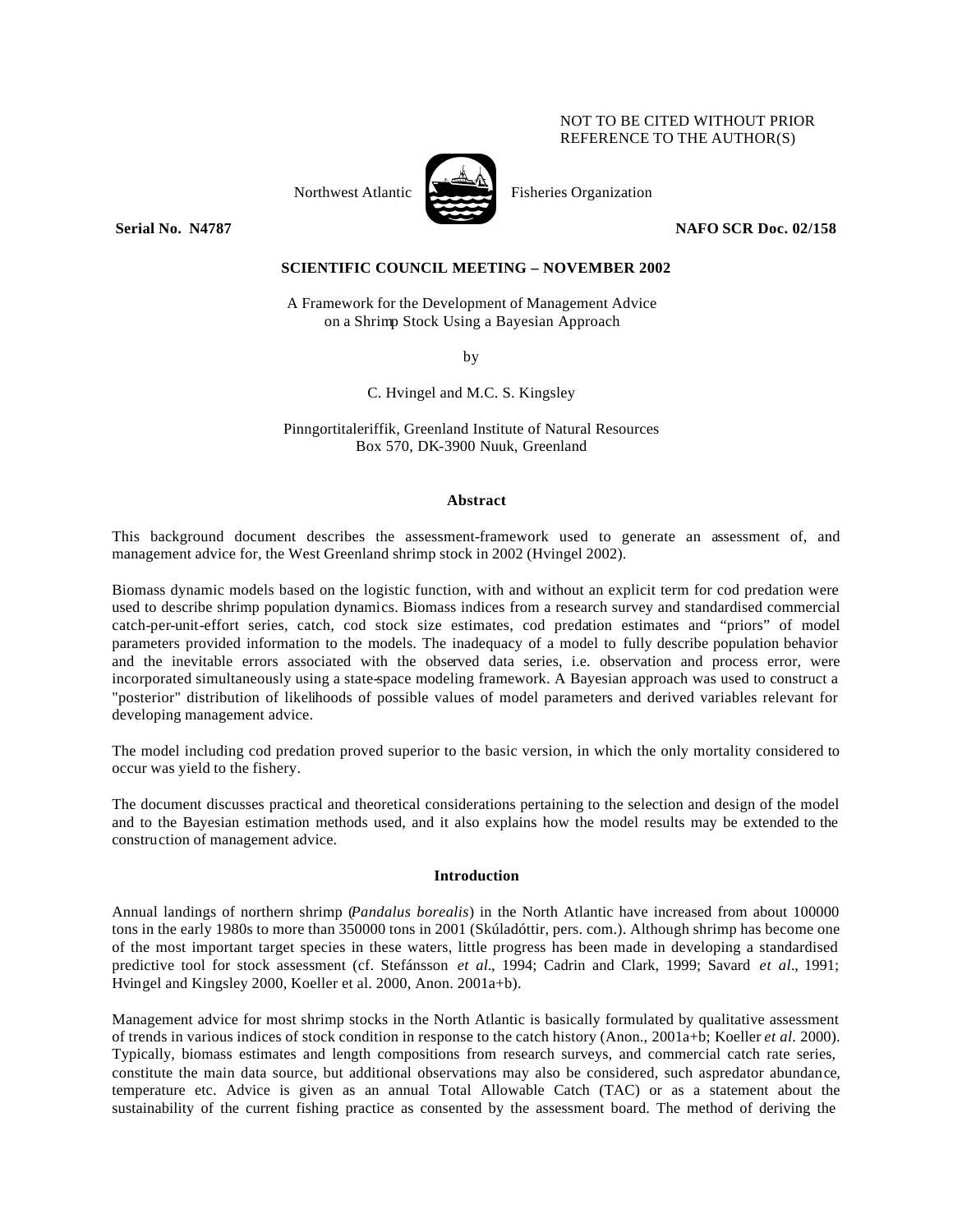advice is not explicitly stated and the uncertainty associated with the process is not quantified. Such methods lack predictive rigour, including formal statements of uncertainty, and are therefore not suited for quantitative comparisons between alternative management options.

A quantitative assessment may be reached through construction of mathematical models describing stock dynamics and their links to collected data and ancillary information. Each model represents one hypothesis about "the state of nature". From the infinite collection of possible models a subset of the most plausible may be chosen based on expert knowledge. An integrated evaluation of inferences about management options from that subset may be considered taking into account the "model uncertainty" of the assessment process. Within each model uncertainty arises from its inability to fully capture the dynamics of the stock and from having to interpret erroneous data. Thus, to capture the full range of assessment uncertainty, three levels of uncertainty need to be considered: 1. model uncertainty, 2. process error and 3. observation error.

Following the ideas of Punt and Hilborn (1997) the first step in the construction of an assessment framework is specifying the alternative hypotheses. This is done through exploring models within three levels of model complexity: 1. the logistic (this paper), 2. the delay-difference (Hvingel and Kingsley, in prep.) and 3. the age-based (Hvingel and Kingsley, in prep.). Within these model types different versions can be investigated by including predation and environmental effects. Process and observation error is incorporated by using a state-space modelling framework (Schnute, 1994) and Bayesian inference (e.g. Gelman *et al.*, 1995) to estimate probability distributions of model parameters.

Age-structured population models that account in great detail for age-dependent growth, growth-dependent recruitment to the fishery, and age-specific fishing and natural mortality are now the standard tool for the assessment of most fish stocks. Such models are critically dependent on accurate annual information on the age and length composition of the stock and the catches. But shrimp have no permanent hard parts to accumulate annual layers and ages cannot be measured. Modal analysis of length distributions (e.g. McDonald and Pitcher, 1979) seems to be inevitably dependent on assumptions about growth rate that are largely unverifiable and leaves large residual uncertainty about converting size distributions into age distributions. This is particularly true for the relatively slowgrowing shrimp in northern waters and for the important larger size classes. The use of standard VPA software (e.g. The Lowestoft VPA suite: www.cefas.co.uk) to assess shrimp stocks has not been successful (Savard *et al.*, 1991; Anon., 2001a+b)

The use of non-age-structured models is an alternative. Such models are usually of the stock-production type (Graham, 1935; Schaefer, 1954; Fox, 1970; Pella and Tomlinson, 1969) and describe stock dynamics simply in terms of rates of change of total biomass, rather than by the detail of age-specific growth and mortality of individuals (see Hilborn and Walters, 1992, chap 8. for a review of production models). However, natural mortality is thought to be at least as important as fishing mortality in the dynamics of shrimp stocks, and this limits the application of traditional fishery models. Explicit factors of natural mortality, e.g. predation and physical environment, should therefore be considered when constructing shrimp stock assessment models.

Predation is an important factor in shrimp stock dynamics. Several fish and marine mammal species prey on shrimp (Pedersen and Riget, 1993; Magnússon and Pálsson, 1989; Grunwald, 1998, ref on marine mammals). The Atlantic cod (*Gadus morhua*) co-occurs with northern shrimp, is a bottom-feeding predatory fish, and can attain high biomass densities, qualities which give it the potential for being a controlling predator (Lilly *et al*., 2000; Berenboim *et al*., 2000; Stefánsson *et al*., 1998). The rapid development of the West Greenland shrimp fisheries during the 1970s is thought to be connected to a major decline in the cod stock in that area (Carlsson and Smith, 1978); shrimp fisheries off the Canadian east coast appear similarly to have thriven after the collapse of the 'northern' cod stocks in NAFO Divisions 2J and 3KL. Consumption of shrimp by cod is in the Barents Sea is estimated to be about three to four times the amount taken by the fishery (which was about 80000 tons in 2001) (Anon., 2001b). Thus predation by cod may for several shrimp stocks constitute a dominating component of mortality and is therefore an obvious candidate as an explicit natural mortality factor in an assessment model.

The physical environment also affects shrimp populations (e.g. Koeller, 2000; Anderson, 2000) and may be the cause of the rapid changes in abundance seen in some stocks (Anderson, 2000; Apollonio *et al*., 1986). However, at this stage of modelling, environmental effects were not considered as explicite variables.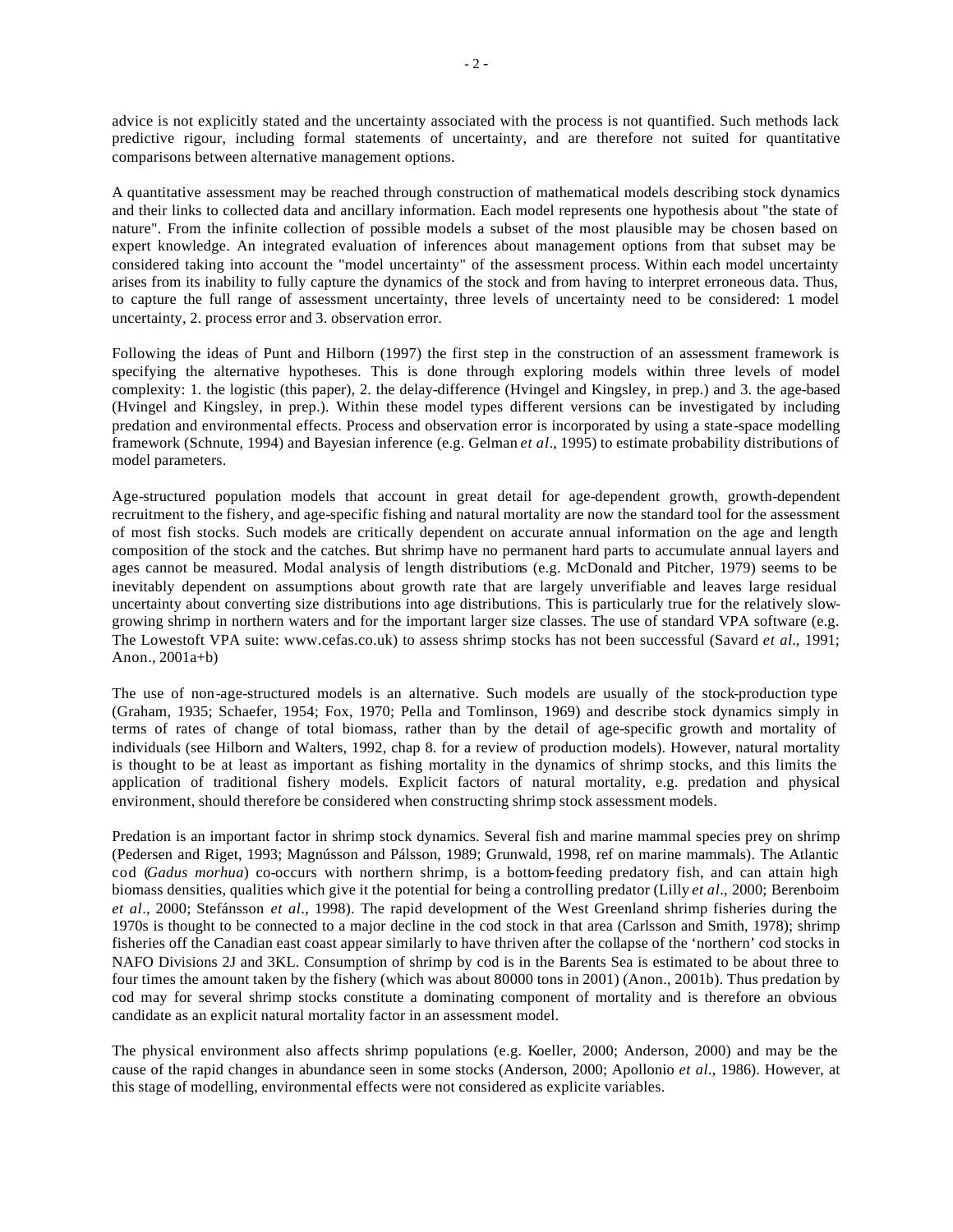The "West Greenland shrimp stock" occurs off West Greenland in NAFO Divisions 0A and 1A–1F. The stock is assessed as a single population (Anon. 2001a) and managed by catch control. A trawl fishery for shrimp started in inshore areas in 1935. After 1970 an offshore fishery developed and landings increased reaching more than 80000 tons in 2001 (Table x). This paper is the first article in a planned series of three on shrimp population dynamic modelling, with the purpose of developing an assessment model for shrimp based on the logistic function, using the West Greenland stock as an example. The models constitute hypotheses about "the state of nature" intended along with the models developed in following papers (Hvingel and Kingsley, in prep.) to enter into an integrated shrimp stock assessment and decision framework able to make use of all available information pertaining to the dynamics of the stock and to provide realistic estimates of uncertainty of the assessment process.

# **Method**

## *Modelling framework*

The models were built in a state-space framework (e.g. Schnute 1994). This time series methodologi offers straightforward implementation of process and observation error and great flexibility in the matemathical construction approximating stock dynamics and data-to-stock relations. The State-space modelling thechnique was introduced in fish stoch assessments during the 1990's (Meyer and Millar, 1999, and references therein).

The state-space conception of a stock dynamic model regards a series of unobserved state values as defining the stock trajectory through time. The states are related to each other and to the data by a set of simultaneous, possibly stochastic, equations. The models were thus defined in terms of sets of parameters  $(q)$ , the values of which defined the stock dynamics of the shrimp stock.

A Bayesian approach was used to construct a "posterior" distribution of likelihoods of possible values of model parameters. The posterior gives the probability of a hypothetical set of values for unobserved model parameters ( *q* ), given the data and a "prior" probability distribution for  $q$ , which defines the information available about  $q$  before the experiment was carried out or the observation made. Bayes (1763) restated a general probability identity in the form:

$$
p(\mathbf{q} | data) \propto p(data | \mathbf{q}) p(\mathbf{q}),
$$

where  $p(\mathbf{q} | data)$  is the posterior probability distribution,  $p(data | \mathbf{q})$  is the likelihood of the data as a function of the values of *q* , and *p*(*q* ) is the estimated or assumed prior probability distribution of the unobservables.

Bayes's theorem has found limited application in the centuries since it was stated, because integrating the righthand side of the relationship has been, for most practical applications, an insurmountable problem. However, the rapid increase in readily available computing power, coupled with the development of sophisticated and efficient methods of stochastic integration by sampling, has transformed this situation.

In applying Bayes's equation to the present problem, the posterior probability distribution of  $q$  is derived by Monte Carlo Markov Chain (MCMC) sampling methods (e.g. Congdon 2001, p. 465-469). The programming framework WinBUGS v.1.3, made available by the Medical Research Council and the Imperial College of Science, Technology and Medicine in England (www.mrc-bsu.cam.ac.uk/bugs; Gilks *et al.* 1994; Spiegelhalter *et al.* 2000), provided a means of specifying and analysing Bayesian models, including selection and implementation of appropriate algorithms. For numerical integration WinBUGS uses "Metropolis-Hastings within Gibbs sampling" (Gilks *et al.* 1996, see also http://www.mrc -bsu.cam.ac.uk/bugs/).

# *State equations*

The basic equation was a generalisation of the logistic model of population growth (Richards 1959; Pella and Tomlinson 1969). Its differential form is: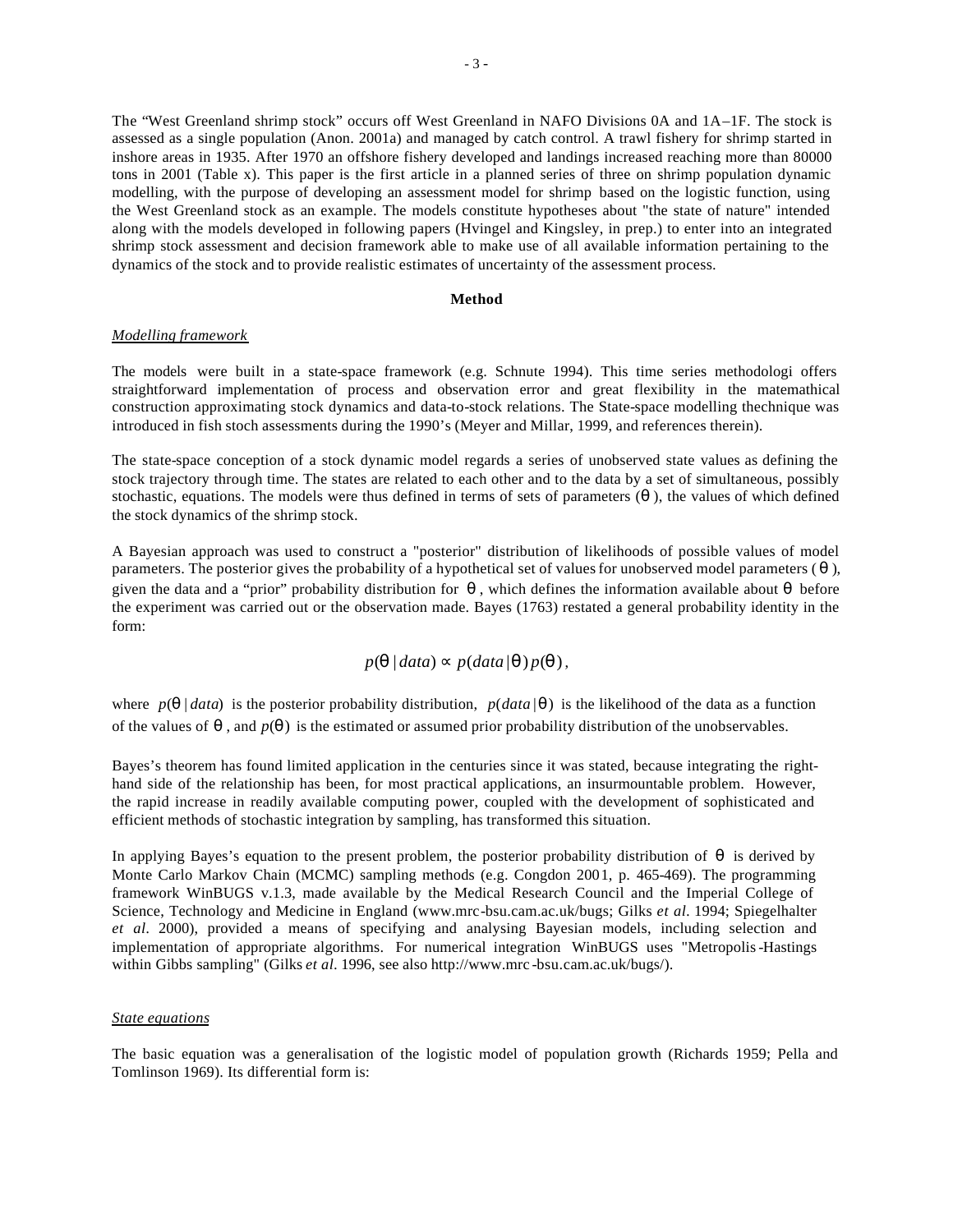$$
\frac{dB}{dt} = Br\left(1 - \left(\frac{B}{K}\right)^{m-1}\right),\,
$$

where *B* is biomass, *K* is carrying capacity, and *r* is the intrinsic rate of growth. *m* is a shape parameter for the stockrecruitment curve: a value of 2 gives the standard logistic trajectory (often named the "Schaefer production model"; Schaefer, 1954). If *m* takes high values, it implies that density-dependent reductions in population growth do not become significant until high stock levels and *visa versa*.

A discrete form of this model, modified to include fishing mortality and predation by cod, and parameterised in terms of *MSY* (Maximum Sustainable Yield) rather than *r* (intrinsic growth rate) (cf. Fletcher, 1978) described the transition from one state,  $t$ , to the next,  $t+1$ :

$$
B_{t+1} = B_t - C_t - V_t + IMSY \frac{B_t}{K} \left( 1 - \left( \frac{B_t}{K} \right)^{m-1} \right), \quad I = \frac{m^{m-1}}{m-1}
$$

*m*

 $B_t$  is the stock biomass in year *t*. *MSY* is the annualised value of the instantaneous maximum sustainable yield rate.  $C_t$  is the catch taken by the fishery and  $V_t$  is the predation by cod, in year *t*.

Absolute biomass estimates of most population dynamic models are prone to large uncertainty if no explicit information is available to scale the biomass indices to real stock size. For management purposes therefore it is desirable to work with biomass on a relative scale in order to cancel out the uncertainty of the "catchability" parameter (the scaler). This was accomplished by dividing eq. xx throughout by *BMSY*, the biomass that produces MSY. This reparametrisation also had the effect of reducing auto-correlation in the chains of values sampled by the Gibbs sampler and thus speed convergence to the posterior distribution (cf. Meyer and Millar, 1999). Finally a term for the process error was applied and the state equation took the form:

$$
P_{t+1} = \left(P_t - \left(\frac{C_t + V_t}{B_{MST}}\right) + \frac{mMSYP_t}{B_{MST}(m-1)} \left(1 - \frac{P_t^{m-1}}{m}\right)\right) \exp(\mathbf{n}_t)
$$

where  $P_t$  is the stock biomass relative to biomass at  $MSY(P_t=B_t/B_{MSY})$  in year *t*. The 'process errors',  $v_t$  are normally, independently and identically distributed with mean 0 and variance  $s^2$ .

The basic stock-dynamic model in the absence of fishing and explicit predation has the characteristics that the biomass at *MSY* is equal to:

$$
B_{MSY} = K m^{\frac{-1}{m-1}}
$$

and the *MSY* itself is given by

$$
MSY = \frac{Kr}{I}
$$

## *Data and link functions*

Two series of biomass indices were available from the monitoring programme on the West Greenland shrimp stock (Table 1). A standardised and combined series of annual comme rcial vessel catch rates 1976 to 2001, *CPUE<sup>t</sup>* , (Hvingel *et al*., 2000, Hvingel, 2001) and a biomass index obtained by the Greenland trawl survey for the years 1988-2001, *surv<sup>t</sup>* , (Kingsley *et al* 2000, Kanneworff and Wieland, 2001). These indices were assumed scaled to real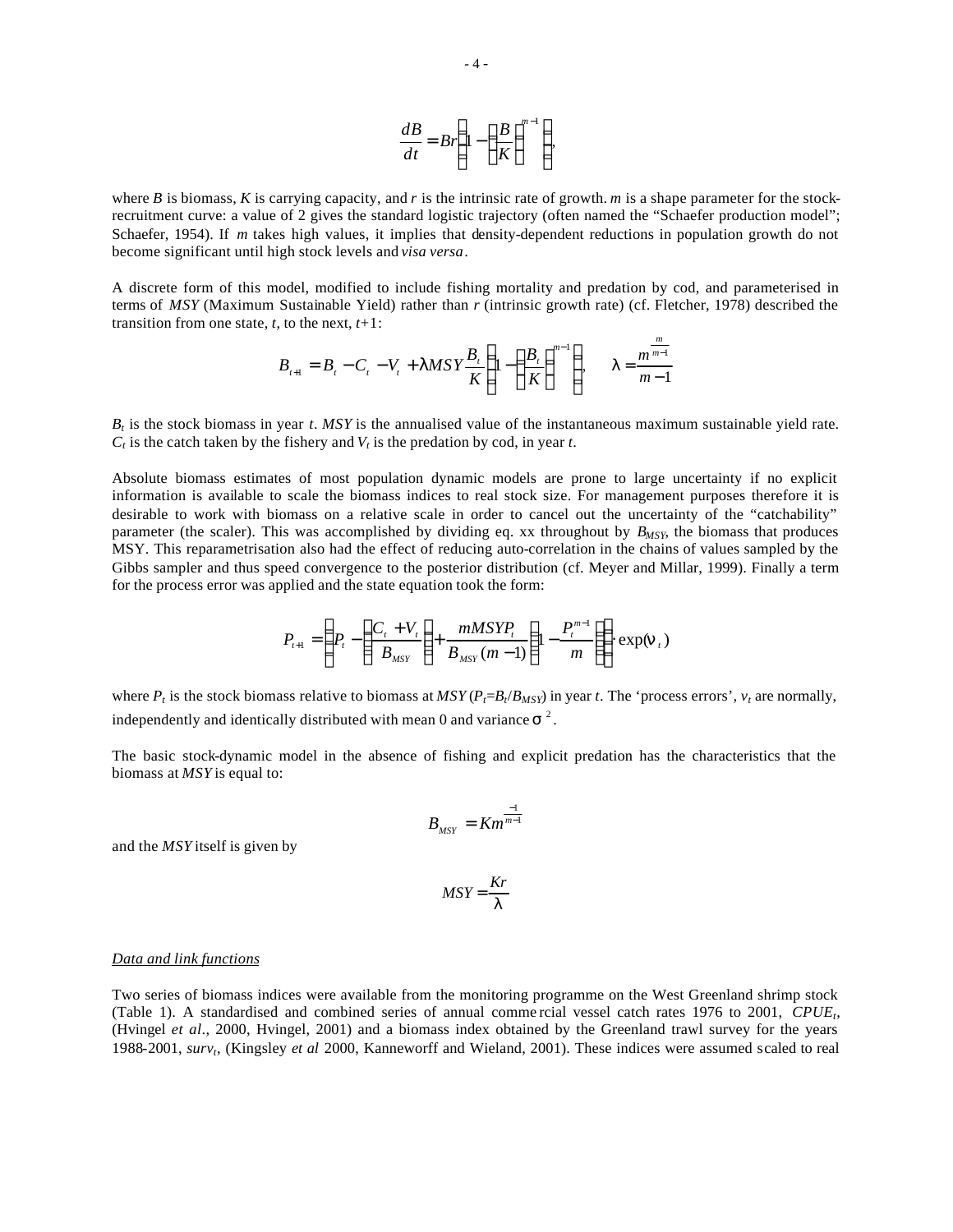biomass by the catchability constants, *q<sup>c</sup>* and *q<sup>s</sup>* respectively. Lognormal observation error were applied, *w* and *k*, and hence these data took the distributions<sup>1</sup>:

$$
CPUE_t \sim \log N(\ln(q_c B_{MSY} P_t), w) \text{ for } t \in (1, 2, ..., n-1) ,
$$
  

$$
surv_t \sim \log N(\ln(q_s B_{MSY} P_t), k) \text{ for } t \in (2, 3, ..., n)
$$

. The error for the final year of the CPUE index was assumed to be 1.5 times the error for the rest of the series, as this data point is an interim one based on fishery data until October (the annual assessment takes place in November). Likewise the first year of the survey was assigned a 50% larger error than the remaining series to account for the learning process:

$$
CPUE_n \sim \log N(\ln(q_c B_{MST} P_n), 1.5 \mathbf{w}) \quad , \quad \text{surv}_1 \sim \log N(\ln(q_s B_{MST} P_1), 1.5 \mathbf{k})
$$

Total reported catch in NAFO Subarea 1 + Div. 0A 1970-2001 (Hvingel, 2001) was used as yield data (Table 1). These data are generally considered very reliable without major discarding problems or misreportings and were therefore entered in the model as error-free.

Estimates of annual consumption of shrimp by cod based on stomach sampling were available for the years 1989-92 (Grunwald, 1998, Table 26). These were reduced by 2,5% to compensate for the difference in size composition taken by the fishery and by cod and linked to the equations of shrimp stock dynamics through a Holling type III functional response function (Holling, 1959) and a series of cod biomass:

$$
O_{t} = cod_{t} \frac{V_{\max} P_{t}^{2}}{P_{t}^{2} + P_{0.5}^{2}} \exp(t))
$$

where  $O_t$  is total consumption in year *t*,  $V_{max}$  is the maximum consumption of prey per predator (kg/kg) reached at large prey biomass, and  $P_{0.5}$  is the prey biomass index at which the consumption is half of the maximum.  $cod_t$  is biomass of cod in year *t*. The error term, *t* , is normally, independently and identically distributed with mean 0 and variance  $e^2$ . Thus the predation is set to depend simultaneously on the shrimp stock biomass,  $P_t$ , and on the biomass of the predator, Atlantic cod. This function predicts a sigmoidal response of predation rate to increasing prey density, which essentially states that at intermediate shrimp density the consumption *per predator* increases linearly with prey density, but that at low prey density it approaches zero and at high prey density it has an asymptotic maximum. Shrimp is not regarded as the primary forage for cod if fishes, e.g. capelin (*Mallotus villosus*) (Bereinboim *et al.*, 2000 and Magnússon and Pálsson, 1991) or Arctic cod (*Boreogadus saida*) are available. The relative abundance of shrimp may therefore be expected to have to reach a certain level for cod to switch to this food type.

The cod biomass series 1955-2001, *cod<sup>t</sup>* , was constructed as follows. Absolute estimates of stock size for West and East Greenland stocks combined were available until 1992 when the cod fishery stopped owing to very low stocks (Anon., 1996). For the years 1982-92 these estimates could be partitioned in an East and West component using the relative East/West Greenland survey-based biomass indices. The series were extended back in time by multiplying the total biomass estimates with  $0.6 -$  the calculated average fraction of the total stock occupying West Greenland waters from 1982 through 1992. The years 1993 and forward were constructed by converting the survey indices to absolute biomasses by applying the mean survey/absolute biomass relation for 1990-92.

# *Priors*

 $\overline{a}$ 

Bayesian statistics perceives a set of observations (data) as updating or correcting a prior model of reality. The prior model of reality is summarised in "prior" distributions of model parameter values, which is founded on ancillary knowledge, conceptually pre-existing and independent of the study. The prior distribution for a parameter should

<sup>&</sup>lt;sup>1</sup> in these equations, the designation  $x \sim \log N$  means *'x* is distributed as log-Normal'; i.e. the logarithm of *x* has a Normal distribution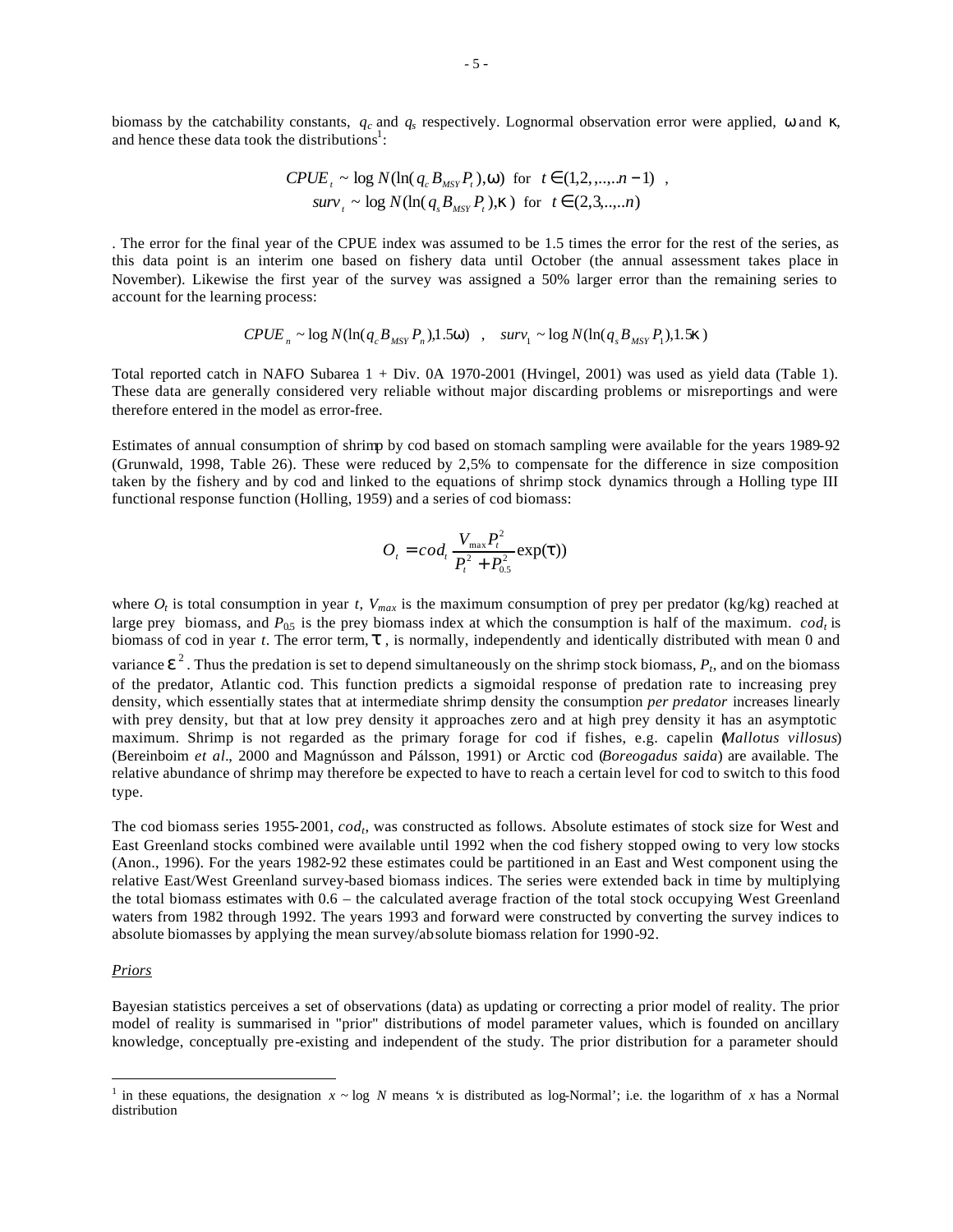incorporate all external information available. If no prior knowledge is available a low-informative "reference" prior (Kass and Wasserman, 1996) is used.

Prior probability distributions of parameter values may in data-scarce situations (i.e. in most marine populationdynamic modelling) often have important influence on the posterior distribution and therefore on the conclusions drawn from a model. Selection of appropriate priors is therefore an important phase of building a Bayesian model. Distributions of the different parameters in the model interact, and what appears to be a reference prior for one variable may through its interactions with other variables act as an undesirably informative prior for them. Some guidelines for developing priors are given in Punt and Hilborn, 1997, and Gelman *et al.*, 1995.

The choice of distribution for particular priors may in some cases be a matter of taste. The important issue is that the prior has the desired shape for the values covered by the posterior. In practice it is sometimes desirable to truncate the distributions in order not to unnecessarily slow down the sampling process. The limits of the distributions were in those cases chosen to be generously wide so as not to interfer with the posterior.

# *qs , q<sup>c</sup> (catchability coefficients)*

The catchability coefficients,  $q_c$  and  $q_s$ , scaled the biomass indices of the standardised CPUE and survey series respectively to the absolute biomass estimates. Little prior information about these parameters was available. Thus Reference priors were used. Because the catchability coefficients interacted with the carrying capacity, *K*, a uniform distribution was not non-informative, and a prior distribution uniform on a log scale from -∞ to ∞ was preferred (Punt and Hilborn, 1997; McAllister and Kirkwood, 1997; Gelman *et al.*, 1995). In practice this was approximated by using  $\ln(q_c)$ ~U(-15,1) and  $\ln(q_s)$ ~U(-10,1) (U is the uniform distribution).

# *MSY* (*Maximum sustainable yield)*

The prior distribution for *MSY* was given a weakly conservative prior, uniform on a log scale between log(35000) and log(1000000). The lower truncation point, at 35000 tons, was considered the most pessimistic estimate of the production capability of this stock by comparison with the catch per unit area supported by the shrimp stock off the Canadian east coast (Parsons pers. comm.). The upper truncation point was arbitrarily chosen high enough not to interfere with the posterior.

#### *m ( the shape parameter)*

We had no prior information on the shape-parameter, *m,* for this stock. A uniform prior for *m* would not be uninformative with respect to the location of  $B_{MSY}$  relative to *K*. To make a reference prior for the ratio  $B_{MSY}$  /*K*, in terms of *m*, an approximate function was used for the conversion. The curve of *m* as a function of  $B_{MSY}/K$  in the interval 0.37<  $\frac{B_{MSY}}{K}$  <0.63 was approximated by m=*a*exp( $bP_{MSY}^c$ ) with appropriate values of *a* (0.1817), *b* (5.1174), and *c* (1.0938).

B*MSY*/*K* was then assigned a uniform distribution on the interval 0.37 to 0.63. Values of B*MSY*/*K* below approx. 0.37  $(m<1)$  in eq xx. i.e. beyond the Fox model (Fox, 19xx)) implying that the stock's rate of increase becomes infinite as its size approaches zero, are unrealistic as a characteristic of fish stocks. The upper truncation point was arbitrarily chosen to make the prior symmetric around  $B_{MSY}/K = 0.5$ .

# *K (carrying capacity)*

The largest catch taken in a year is about 100 thousand tons and this may be taken as a lower bound on *K*. It was hard to come up with an upper limit to *K*. However, it seemed, at least in this case where little information on *K* was available in the data, to be important to prevent sampling of very high, unrealistic, values. Thus an upper limit was constructed as follows: some of the highest densities ever recorded in the survey are around  $0.5 \text{kg/m}^2$ . The total distributional area of the stock is about  $120000 \text{ km}^2$ , much of which has densities well below commercial interest. If as much as 10% of the total area had  $0.5 \text{ kg/m}^2$  it yields some 6 000 thousand tons. This was chosen to provide what was thought as a safe upper limit. Instead of using a uniform distribution U(100,6000) the prior was uniform on a log scale with limits at 4.6 and 8.7 in order to reduce the tendency of the sampler to wander off to high values.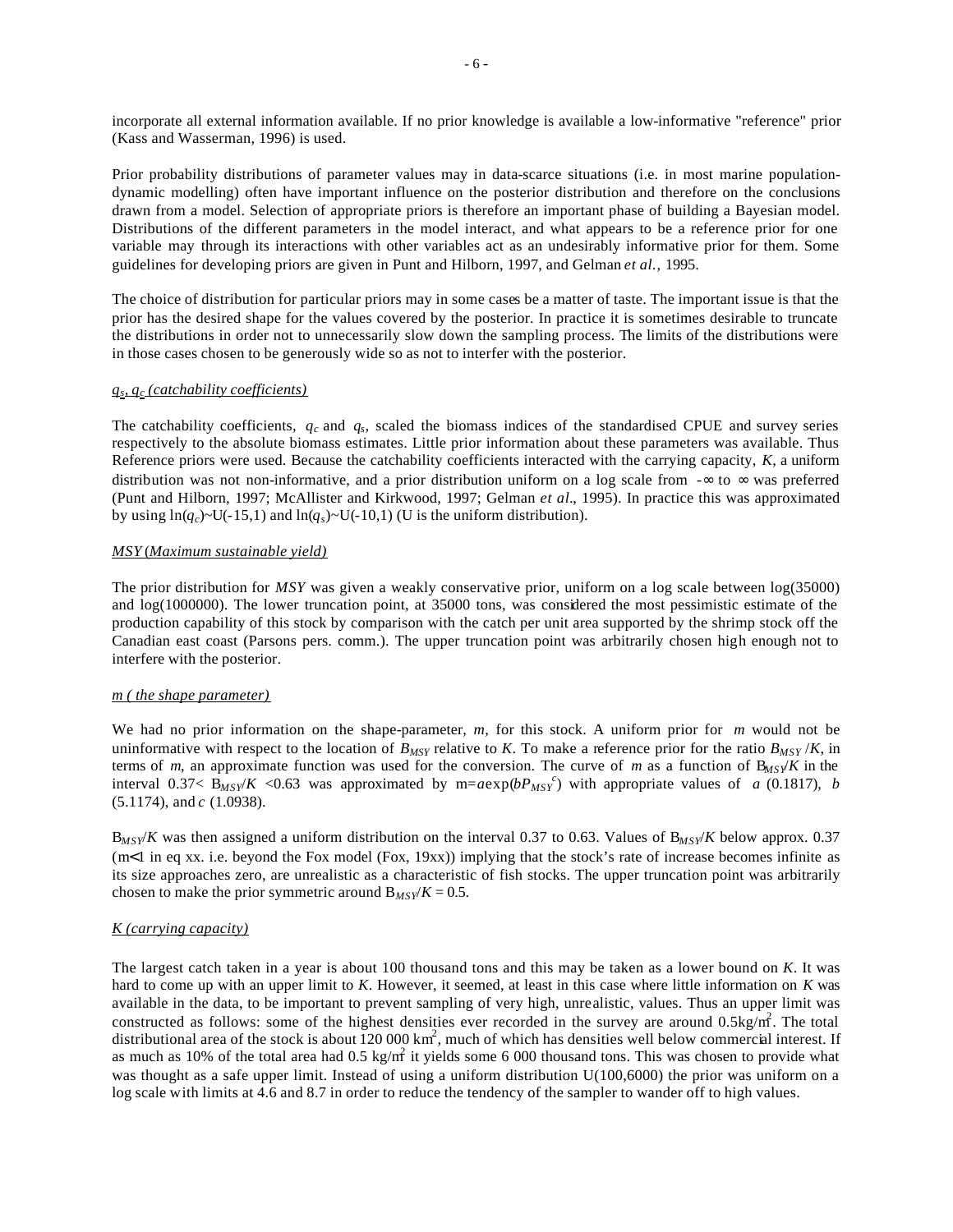#### *P1 (starting biomass level)*

There is usually little information about the historic size of a stock preceding the time series of biomass indices. In order to overcome this difficulty, it is commonly assumed that  $B<sub>l</sub> = K$ , i.e. that the stock was, initially, at carrying capacity. However, this assumption may have the effect of imposing an informative prior on *K*, it is not easy to defend in any circumstances, and it is especially questionable when, as in the present case, the stock had already been fished for some years before the start of the observations and was subject to predation by a fluctuating cod stock. Instead we used the less informative log-Normally distributed prior  $P_I \sim logN(0.44,0.2)$  with a mode at about 1.5 in the model without a predation effect, and  $P_I \sim log N(-0.05,0.2)$  with a mode at approximately 0.9 when predation was included – the decreased mode acknowledged the presence of a large cod stock prior to the data series.

[P1 was in this case the biomass level of 1955, i.e. 20 years before CPUE based biomass index series began. With a low-informative prior for the starting biomass The estimates of annual 1956-75 biomass levels are conceptually equal to an iteratively reconstruction constrained on the parameter estimates of the post 1975 series and the catch and cod stock size series (table x). ]

# $S_w^2 S_k^2 S_n^2 S_t^2$  (error terms)

The priors for the error terms associated with the biomass indices were based on an estimated CV of around 10% for the CPUE-series (Hvingel *et al.* 2000) and about 17% for the survey series (Kingsley *et al.* 2000). The probability distribution of their standard deviations therefore had modes at 0.10 and 0.17 respectively, i.e. their precision were gamma distributed:  $1/\mathbf{s}_w^2 \sim G(2.5,0.03)$  and  $1/\mathbf{s}_k^2 \sim G(4,0.1125)$  (the gamma distribution,  $G(r,m)$ , is defined by:  $\mathbf{m}^t x^{r-l} e^{-\mathbf{m}x}/\mathbf{G}(r)$ ;  $x>0$ ). The precision for the series of consumption by cod, *V*, were given a prior  $1/\mathbf{s}_n^2 \sim G(2.5, 0.03)$  as a result of the expected larger uncertainty associated with the construction of the series. The mode of this distribution corresponds to a CV of around xx%. The precision of the stock size, *P*, were given a low informative prior  $1/\mathbf{s}_t^2 \sim G(0.001, 0.001)$ .

# *Omax (maximum predation rate)*

*Omax* provides an upper limit to the amount of shrimp consumed by cod. The data itself could not be expected to contain much information about this parameter. An informative prior for the largest possible quantity of shrimp (kg) eaten pr. kg of cod was therefore constructed using estimates of growth and food conversion coefficients for cod feed to satiation in laboratory experiments (Björnsson *et al.*, 2001; Björnsson and Steinarsson, in press). A maximum annual weight gain pr. kg fish for each age group was calculated inserting mean weight at age (Anon. 2000, NWWG) and an estimated average water temperature of  $2^{\circ}C$  in the growth model (Björnsson and Steinarsson, in press). A food conversion coefficient of 3 (Björnsson *et al.*, 2001) was then applied to convert the weight gain to maximum annual shrimp consumption. Assuming an average population structure of 1975-89 (Anon., 1996) a level for Omax was estimated to 3 kg shrimp/kg cod/year. The prior was given a relatively tight distribution of the form *Omax*~N(3,0.1).

*P<sup>50</sup>*

The parameter  $P_{50}$  is the size of the shrimp stock at which 50% of  $O_{max}$  is reached. As  $O_{max}$  is supposed to be relatively well determined  $P_{50}$  will have an important effect in setting the predation rate  $O(P)$ . A prior for  $P_{50}$  that was approximately non-informative with respect to the predation rate was constructed by a formula equivalent to eq. x.:

$$
P_{0.5}prior = \sqrt{\frac{o_{\text{max}}p^2}{o(p)} - p^2}
$$

giving  $O(P)$ 'sequivalent parameter,  $o(p)$ , a uniform distribution between 0 and 3, setting  $o_{max}$ =3 and simulating P to vary between 0 and *K* by giving *p* a uniform distribution 0 to 2.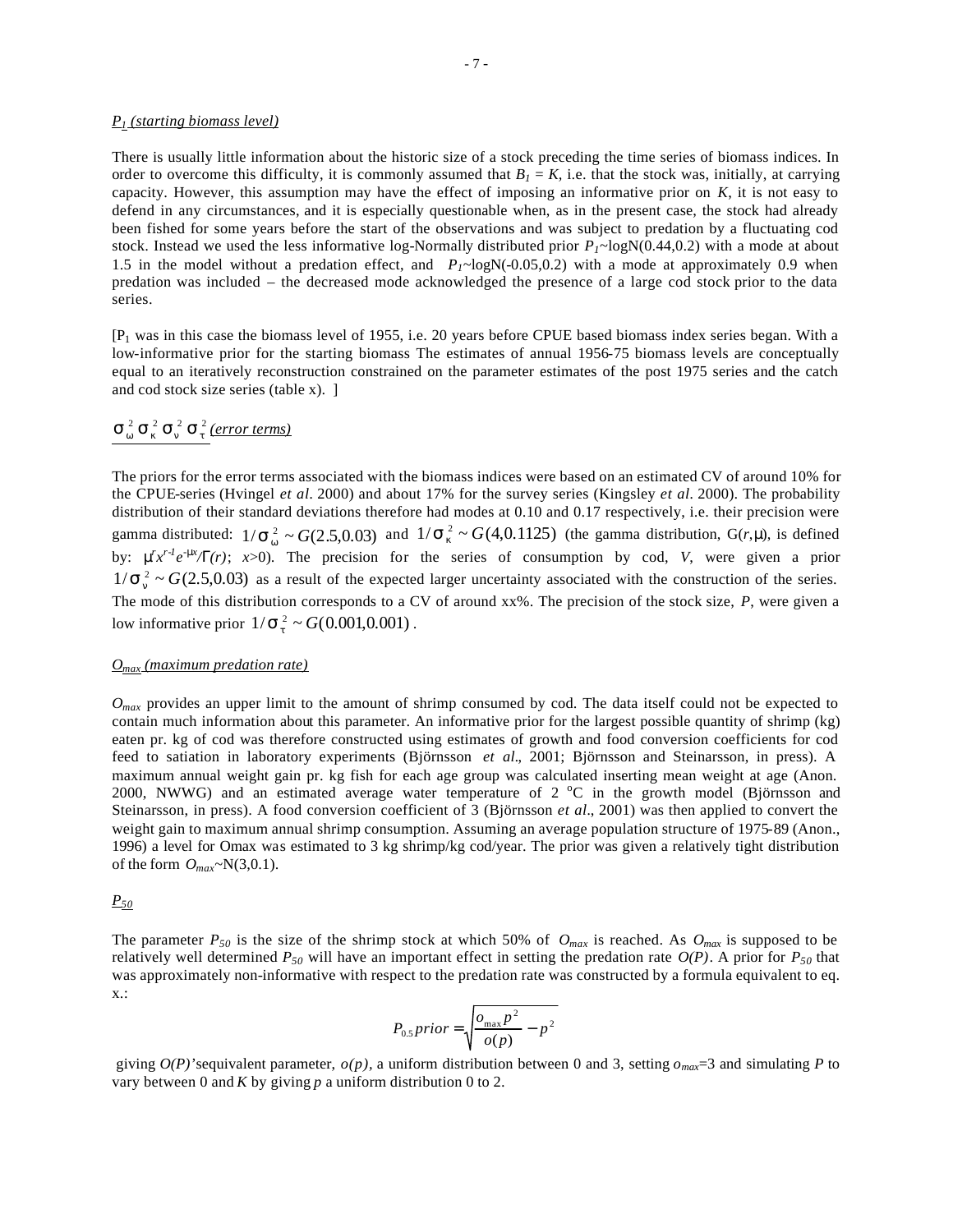#### *Convergence diagnostics*

Conclusions based on an MCMC output depend on the assumption that the chain of sampled values for each parameter can be considered to be an unbiased random sample from the target distribution, i.e. the posterior. A chain is usually serially correlated, and at the start is affected by the initial value assigned to each parameter. Initial values are not necessarily, or even usually, random samples from the posterior distributions. To check that the influence of the initial value had decayed and that the chain had 'converged' to a stationary sampling from a constant distribution before data collection began, several diagnostic tools were applied. This was done in S-PLUS 2000 (www.mathsoft.com/splus) using the Bayesian Output Analysis programme (BOA) v. 0.5.0 by Brian Smith (www.public-health.uiowa.edu/boa/), which provides a suite of processing and diagnostic tools for MCMC outputs.

A number of parallel chains with different starting points and with different random number seeds were analysed by the Brooks, Gelman and Rubin convergence diagnostic (Gelman and Rubin, 1992; Brooks and Gelman, 1998) to evaluate if the samples could be considered to have arisen from the target distribution. A stationarity test (Heidelberger and Welch 1983) was applied to individual chains. If evidence of non-stationarity is found this process discards iterations from the beginning of the chain until the remaining chain passes the test. Raftery and Lewis's (1992) tests for convergence to the stationary distribution and estimation of the run-lengths needed to accurately estimate quantiles was also used.

# *Model check*

In order to check whether the model was a 'good' fit to the data, the observations were compared with their predicted distributions. Different goodness-of-fit statistics were computed.

Firstly, we calculated the simple difference between each observed data point and its trial value in each MCMC sampling step. The summary statistics of the distributions of these residuals indicated by their central tendency whether the modelled values were biased with respect to the observations. The dispersion of the residuals was compared with both the classical statistical estimate of the SE of the respective observed value and the modelled collective estimate of the precision of the observation sequence.[what is this??]

Secondly, the overall posterior distribution was investigated for potential effects of model deficiencies by comparing each data point with its posterior predictive distribution (Posterior Predictive Checks; Gelman *et al.* 1995, 1996). Intuitively this is equivalent to running the model backwards to see the data needed to get the suggested result and then judge if that is a realistic scenario.

Simulated sets of observed data, *datarep*, were drawn from the sampling distributions for the observations as outuput from the model. Therefore, *datarep* has distribution:

$$
P(data_{rep} | data_{obs}) = \int P(data_{rep} | \mathbf{q}) P(\mathbf{q} | data_{obs}) d\mathbf{q}
$$

In this expression the term  $P(data_{rep} | q)$  represents the sampling of observations from the distributions set up in the model to define them, and the term  $P(q | data_{obs})$  represents the sampling of the parameters of those distribution from their own *posterior* distributions. If the model fitted the observed data well, the observed data should, collectively, be a 'likely' drawing from its simulated distribution, i.e. the observed data and the replicate data should look alike. The degree of similarity between the original and the replicate data points were summarised in a vector of p-values, calculated as the proportion of N simulations in which a sampling of the posterior distribution for an observed value exceeded the value in the input data:

$$
p.value = \frac{1}{N} \sum_{j=1}^{N} I((data_j^{rep}, \boldsymbol{q}_j) - (data^{obs}, \boldsymbol{q}_j)) ,
$$

where  $I(x)$  is 1 if *x* is true, 0 if *x* if false. Values close to 0 or 1 in the vector *p-value* would indicate that the observed data point was an unlikely drawing from its posterior distribution.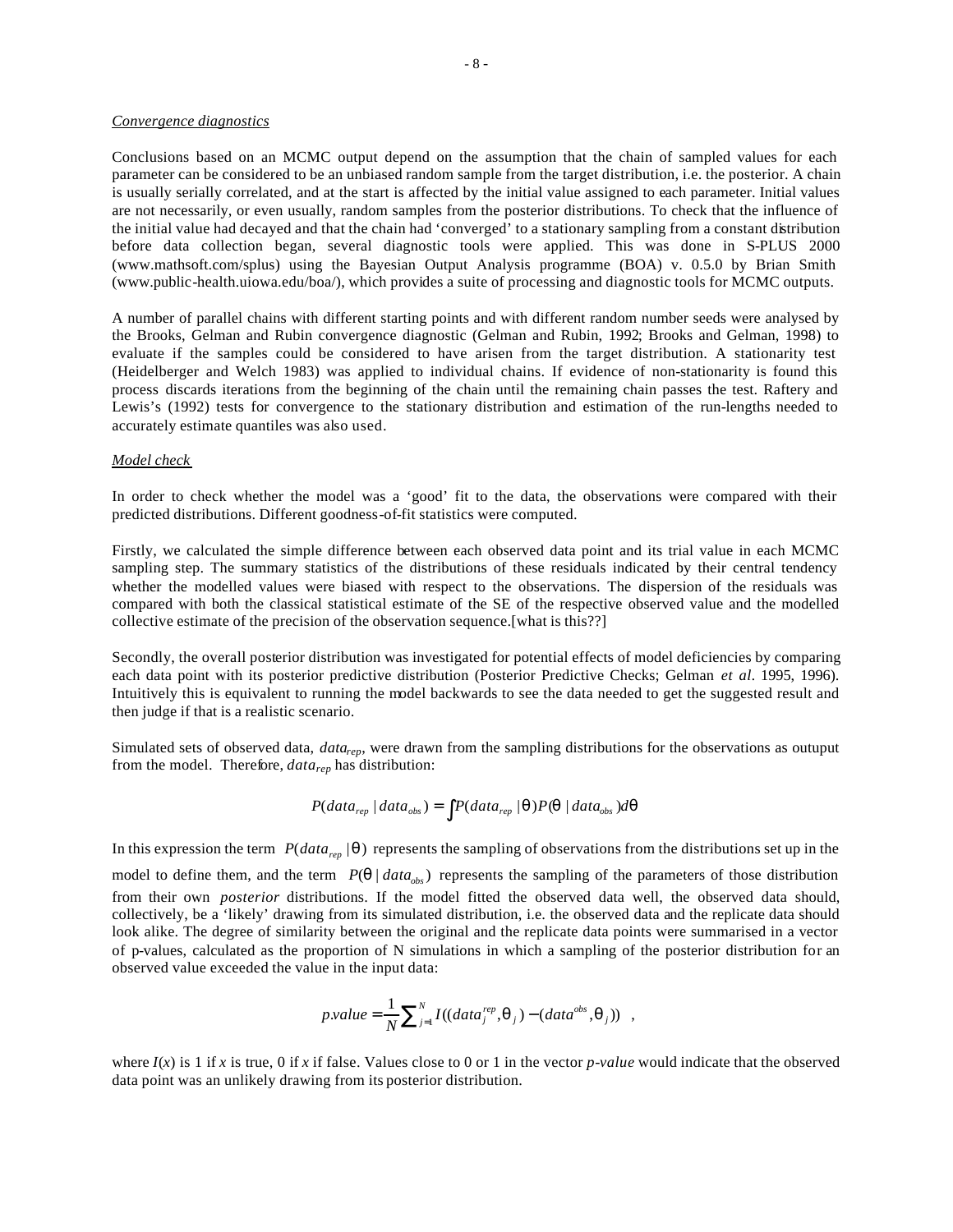Thirdly, the 'Conditional Predictive Ordinate' (Gelfand and Dey, 1994) was calculated as a harmonic mean of the likelihood:

$$
CPO_i = \left[\frac{1}{N}\sum_{j=1}^{N} \frac{1}{p(data_i \mid \boldsymbol{q}_j)}\right]^{-1}
$$

where N is the number of MCMC samples. This statistic indicated by small values if the relevant data points were a poor fit to the model.

Fourthly, to compare the fit of the two models we calculated the deviance (Gilks et al. 1992) as the sample mean of the log-likelihoods times –2.

$$
\overline{DEV} = \frac{1}{N} \sum_{j=1}^{N} (-2) \sum_{i} \ln \left( p(data_i \mid \boldsymbol{q}_j) \right)
$$

and the negative cross-validatory log-likelihood (Gelfan and Dey, 1994):

$$
NCL = \sum_{i} \ln \left( \left[ \frac{1}{N} \sum_{j=1}^{N} \frac{1}{p(data_i | \mathbf{q}_j)} \right]^{-1} \right)
$$

again N is the number of MCMC samples. These statistics both give small values the better the fit of the model.

# **Results and considerations with reference to the modeller**

Two models were investigated. In each run BUGS was set up to do 550000 iterations, however only recording every 50th to compensate for serial correlation within the chains of some of the sampled parameter values. The first 1000 samples of the recorded chain were discarded for "burn-in" leaving 10000 samples as the final result. Convergence diagnostics were calculated for the parameters listed in Table 3 to confirm that the model and sampling set-up was appropriate to ensure convergence.

#### *Model 1 (without explicit predation effect)*

A Bayesian model, similar to that described above, but omitting all observations, parameters, equations and distributions concerning predation on shrimp by Atlantic cod, was fitted to the data series on CPUE, survey and catch. This mo del was similar in concept to that fitted by likelihood methods in Hvingel and Kingsley (2000). The run-time for this model was approx. 4 hr's on a 700 MHz-labtop. The use of a variable shape parameter, *m*, for the stock recruitment curve rather than fixing it at  $2$  (= the Schaefer model), more than doubled the run-time.

Judged from the generated posterior distribution the data did not contain sufficient information about *K* to improve much on the prior assumption about this parameter (Fig 2). A mode was however evident at around 1 mill. tons but the used prior truncated at 6 mill. tons was seen to interfere with the posterior. It is not an uncommon phenomenon that logistic population-dynamic models fitted to real fisheries data are unable to differentiate between a large unproductive stock and a small productive one but still may produce a reasonably good determination of *MSY,*  especially if the fishery has been stable with catches near MSY. Also we had no strong evidence of what the upper limit of the carrying capacity might be. So instead of discarding this model right away, we changed the upper truncation point of the *K* prior to an arbitrarily chosen value of 15 million tons. This would still interfere with the posterior for *K*, but increasing the upper limit further did not seem to influence the posteriors of the other parameters in the model significantly.

In this setup the model was able to produce a reasonable simulation of the observed data (Figure 4). The probabilities of getting a more extreme observation than the realised ones given in the two data series on stock size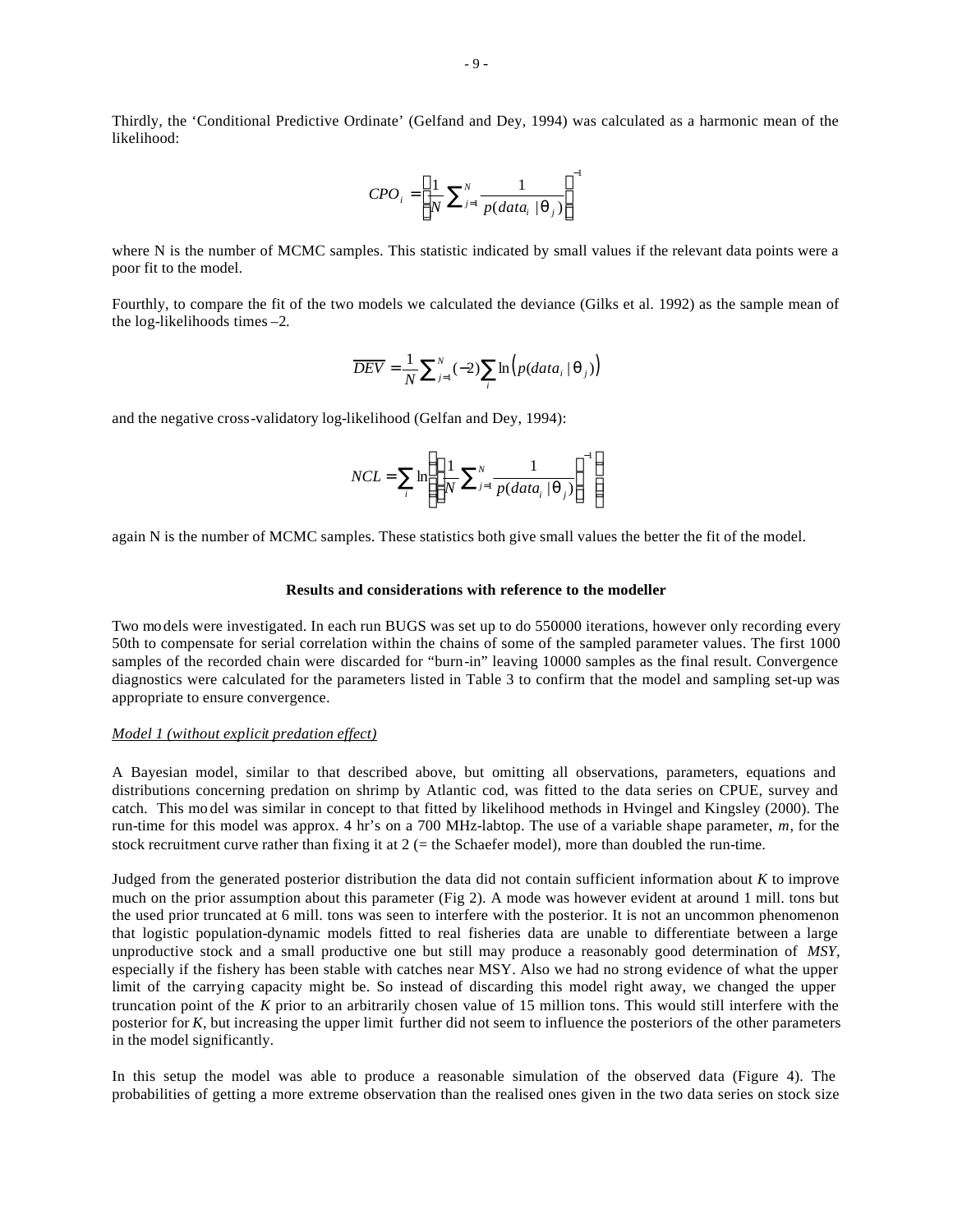were in the range of 0.11 to 0.5 (Table 3) i.e. the observations did not lie in the tails of their posterior distributions. For the CPUE series the data point of 1987 were suggested by a low CPO to be a relatively poor fit to the model. Minor problems capturing the extremes of 1979, 1982 and 2001 were also indicated by these points having relatively large residuals and small *CPO*'s (Table 3). The survey series was generally less well estimated, the 1991 and 1994 values showing the largest residual's and smallest CPO's.

Some of the parameters showed high linear correlation (Table 4). The catchabilities  $(q_c \text{ and } q_s)$  were negatively correlated with the parameter for carrying capacity, *K*, and to some extent with *MSY*. *MSY* and *K* were only slightly positively correlated.

For the parameters *m* (represented by  $Bmsy/K$ ), *K* and  $P<sub>I</sub>$  the posterior distributions tended to approximate the input priors (Fig. 2). The posterior for *MSY* was positively skewed and showed a mode at 90 000 tons and upper and lower quartiles at 82 700 and 187 000 tons giving a more optimistic view of *MSY* than assumed in the prior. The catchabilities, *q<sup>s</sup>* and *q<sup>c</sup>* , showed marked peaks at 0.045 and 0.00019 respectively but had relatively wide posterior distributions. The estimated CV of the observed CPUE series had a median at about 8.4% and for the survey series at 14.9%. The process error, *?* , had a median of 10.3% (Table 4).

# *Model 2 (cod predation effect included)*

Entering a predation effect in the model only had minor influence on the model diagnostics (Table 3 and 5) - a slightly better fit for the CPUE series was however indicated. The probabilities of getting a more extreme observation than the realised ones were in the range of 0.12 to 0.5 (Table 5). For the CPUE series it was still the peaks in 1979, 1982 and 1987 that had the largest log-residuals and smallest COP's. Similarly, the greater variability of the survey series was still less well captured with the values of 1991 and 1994 being the most obvious deviations. Large correlations among parameters still prevailed (Table 6).

However, precision of the key parameters had improved substantially. The mode of the *MSY* posterior was at 94000 tons not far from that of model 1 (Fig. 3) but the lower quartile was at 88000 tons and the upper at 111000 tons (Table 7) - a decline in inter quartile range of that parameter from 86% to 24%. The posterior of the *K* parameter now had a more peaked distribution with a mode around 740 000 tons (Fig. 3). The catchabilities,  $q_s$  and  $q_c$ , were larger and also more precisely estimated than in model 1 showing modes at 0.52 and 0.0022 respectively. The posterior distribution for *Bmsy/K*, approximately uniform in the absence of predation, changed to favour values at the lower end of its range i.e. values approaching the Fox form of the logistic model (Fox, 1970). The posterior of the initial state,  $P<sub>I</sub>$ , still resembled the input prior.

The estimated CV's of the observed biomass indices, *k* and *w*, were similar to those estimated in model 1. However, the posterior for the process error, **n**, had, in line with the observations noted above, decreased significantly from mode 0.094 to 0.071. The posterior for the CV of the observed cod biomass series, *t*, markedly updated the prior expectations (Fig. 3) having a mode at 0.28.

The parameter set to be the main determinant of cod predation rate, *P50*, was markedly updated with a posterior showing a mode at 3.63. As expected there was no information in the data about *Omax* and the posterior copied the prior. The estimated median annual consumption by cod 1956-2001 ranged from 200-100 000 tons - the relative interquartile range was for most years around 50% (see Fig. 4).

# *Model selection* [this should prob. Go to disc.section]

The goodness of fit statistics (table 3+6) did not provide clear advise on model selection. However, large differences in the precision of estimates of central parameters were evident (Fig. 2+3). The process error was reduced by  $1/3$  by the inclusion of the predation effect and the relative IQ-range of MSY and K went down by about 2/3 (Table 4+8). This greatly reduces uncertainties in projections of future developments of stock biomass (figure x) - at least during the current regime of extreme low cod stock levels where the observation error associated with the cod biomass series only give a minor contribution to the variability of the projected shrimp stock sizes.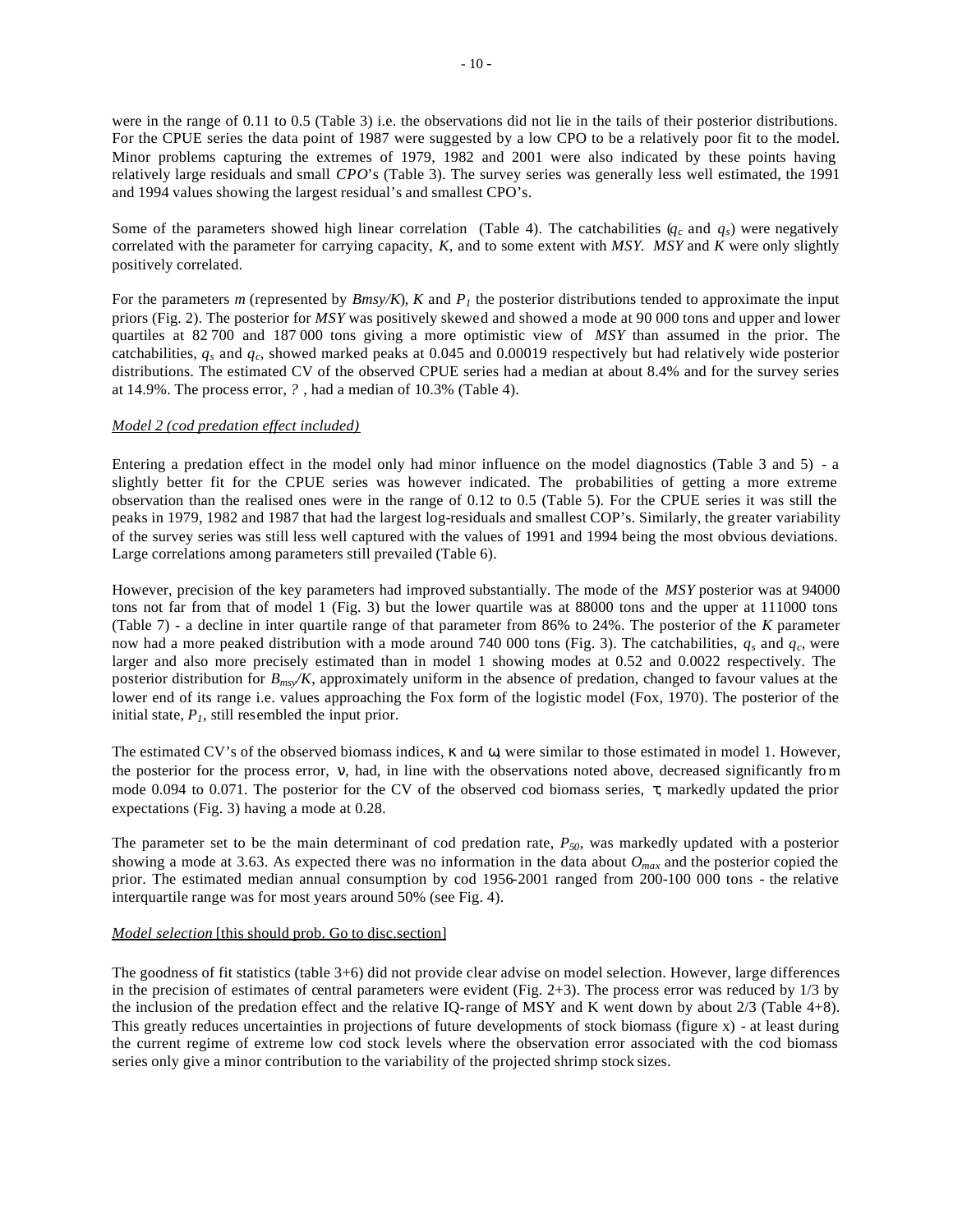The two models also produced different simulations of likely stock biomass trajectories back in time before 1976 (Figure x). Having only the time-series of catch available as input data for that period, model 1 predicts a more or less constant stock size around the high level of the 1976 value (Figure x). Model 2 using both catch and cod data, predicts the shrimp biomass to have been at about half the size during the period of high cod abundance in the 1960's as compared to the current 1976-2001 level. This scenario agrees with the general belief that the stock in those years was at a lower level (S. E. Horsted, pers. comm.).

The aim of this modelling exercise may be summarised as to define the quadratic function that describes the productive potential of the stock at various stock sizes (fig, 5). How well this curve is defined by the data may be visualised by plotting the stock size and corresponding production as calculated directly from the observed biomass indices. This was done by applying the MCMC sampled catchabilities to the actual index values to obtain biomass estimates. Production was calculated by subtracting biomass in the current year from biomass in the next and then adding catch and if necessary estimated predation. Although only a minor difference is seen in the estimated median stock-recruitment curve the larger variability of the model 1 estimates is obvious (fig.xx). Further model 2 yields more points in the high leverage area around the MSY-biomass level.

## **Results and considerations with reference to assessment and decision making**

#### *State of the stock*

During the period of the developing offshore fishery (since the early 1970's) the estimated time series of median biomass level,  $P_t$ , ranged from about 1.1 to 1.7 and the probability that each successive annual shrimp biomass ratio had been greater than the biomass at MSY was calculated to be larger than 0.92, i.e. under this hypothesis (model 2) it seemed likely that the stock had been maintained above its MSY level throughout the history of the modern fishery.

As mentioned in the methods section biomass is presented as scaled to *Bmsy* to cancel out the variability in *q*. For the same reasons estimates of mortality caused by cod predation and fishery is scaled to *Zmsy* (the combined fishing and predation mortality that yields *MSY*). In this case the variability (ratio of the interquartile range to the median) of the B-ratio was on average 67% lower than the absolute estimate of *B*. The Z´-ratio had about 19% lower relative interquartile range as compared to the absolute estimates of Z.

Probability distributions of quantities like mortality or other statistics relevant for the assessment/ management procedure but not readily available as model parameters, may also be generated by the MCMC sampling process if they can be derived from the existing parameters of the model. This is done by adding the appropriate equations to the model code. The equations added for generating posteriors of the Z´-ratio were:

$$
Zratio_i = \frac{Z_i}{Z_{MSY}} = \frac{-\ln\left(\frac{B_i - (C_i + V_i)}{B_i}\right)}{\frac{MSY}{B_{MSY}}}
$$

In the derived biomass *vs.* mortality perspective (Fig 6) the shrimp stock may be seen as having existed during two different regimes: one with high and one with low cod abundance. The trail of the medians of these two parameters starts in 1956 and cycles around at a relative high mortality and low biomass level during the years of high cod abundance. The cod stock then declines, mortality starts to decrease and shrimp stock biomass increases and begins cycling in the left-upper corner of the graph.

### *Risk of exceeding a reference point*

Often reference points of stock or fishery status are defined as guidelines of management - e.g. to comply with the concept of "precautionary approach" (FAO, 1996). The probabilities of transgressing the chosen limits in response to different management options may also readily be derived within this modelling framework. E.g. what is the risk of exceeding the reference points in five years under a given regime of catch and cod predation? This is done by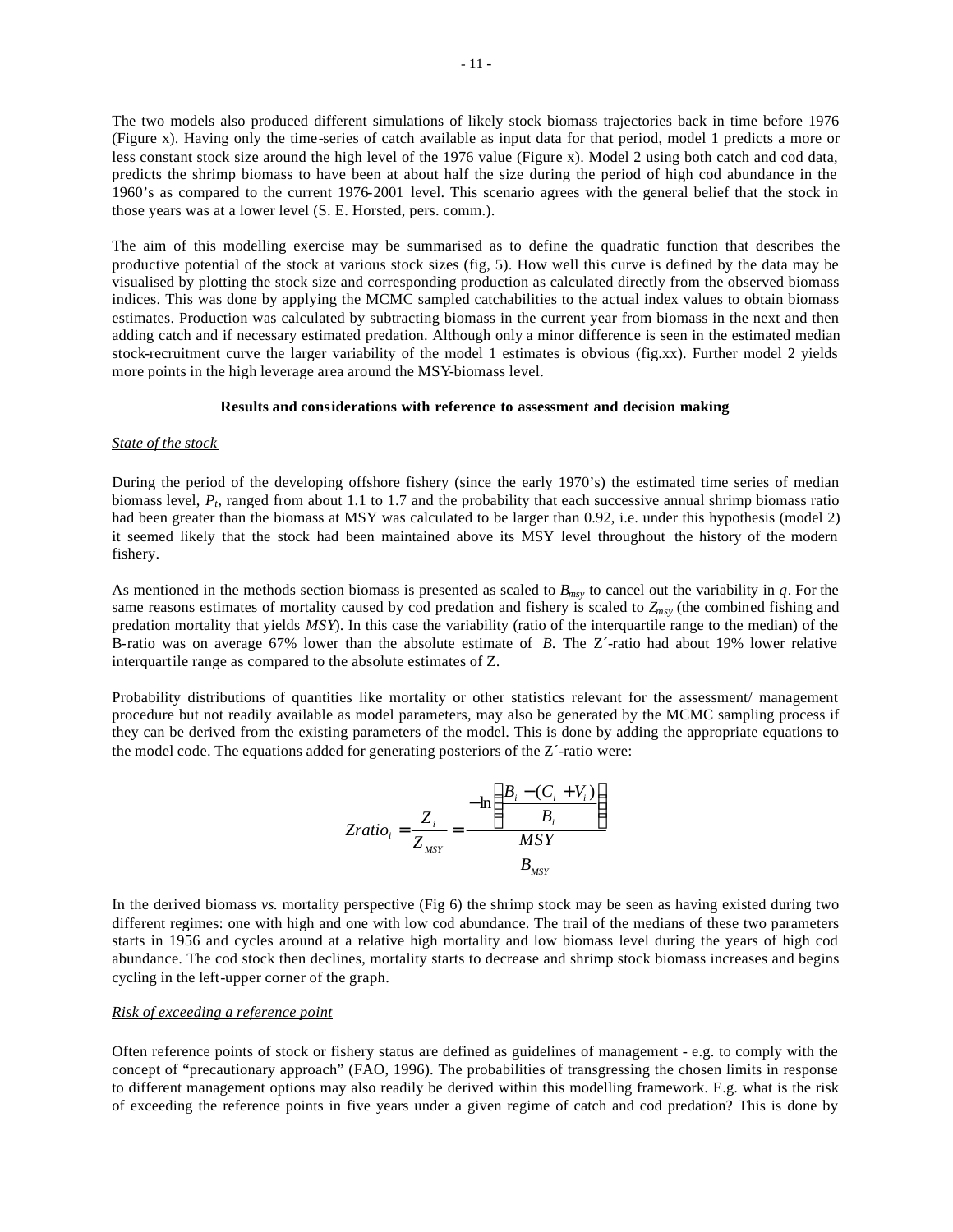increasing the number of states by the required projection period—in this case to N+5—and then adding the values pertaining to the management option under investigation—typically a certain series of annual catch figures. The risk is then simply the relative frequency of the MCMC samp led values that exceed the reference points and can be calculated by

$$
risk_{i} = \frac{1}{N} \sum_{j=1}^{N} I(limit - B_{ij}) ,
$$

where *limit* is the value of the reference point,  $B_{ij}$  is the j<sup>th</sup> sampled value of the state  $B_i$ .  $I(x)$  is 1 if *x* is true, 0 if *x* if false. This function is available in WinBUGS as the "step function" (Spiegelhalter *et al.* 2000).

NAFO (North Atlantic Fisheries Organisation) define the limit reference points for mortality, *Flim*, as equal to *FMSY*. If that is exceed the stock is "overfished". *Blim* is the spawning stock biomass below which unknown or "low" recruitment is expected (Anon., 1998). Not to cross Buffer reference points, *Bbuf* and *Fbuf*, are also defined to provide a buffer zone to ensure that there is little probability that the limits reference points are crossed. The distance of the buffer reference point from the limit reference should reflect uncertainty i.e. distance should be greater the greater the uncertainty in the determination of the limits. In this stochastic state-space Bayesian approach to derive fisheries advice there is little need for the buffer reference points as the risk of exceeding the limit reference is directly calculated and uncertainty associated with the entire process is taken into account.

The limit ref points for the Z-ratio is 1 according to the NAFO convention, i.e. *Zlim*=1. Defining a limit reference point for the biomass ratio for actual use in the assessment needs thorough considerations, which is beyond the scope of this paper. For demonstration it was chosen as having a normal distribution with a mean of 0.4 and a standard deviation of 0.1:  $B_{lim} \sim N(0.4,0.1)$  in the interval 0.4,inf. - and then the appropriateness of the terminology: reference "point", of course starts to fade. However using a probability distribution instead of a point estimate accommodates the uncertainty associated with the determination of where the border to the dangerous area actually lies.

An optional catch series of 85, 90, 100, 110 and 120 thousand tons for the next five years were investigated and the following decision table could be created:

| Optional Catch ('000 tons)                  | 85   | 90   | 100  | 110  | 120  |
|---------------------------------------------|------|------|------|------|------|
| Risk(non long term sustainability)          | 0.03 | 0.17 | 0.56 | 0.79 | 0.89 |
| Risk(Biomass in 2006 < BMSY)                | 0.00 | 0.03 | 0.07 | 0.17 | 0.32 |
| $Risk(Biomass in 2006 < Limit biomass)$     | 0.00 | 0.00 | 0.00 | 0.00 | 0.01 |
| $Risk(Mortality in 2006 > Limit mortality)$ | 0.03 | 0.11 | 0.33 | 0.59 | 0.73 |

The scenario of future shrimp stock development during a period of zero cod may easily be made more realistic in terms of uncertainty by entering probability distributions for the expected annual size of the cod stock. These probability distrubutions can be based on the assessments results for that stock or e.g. constructed for investigating "worst case" senarios. Thus when evaluating future events, premises of various kinds may be entered in the model and risk assosiated with management actions can be quantified.

#### **Discussion**

No matter the methods used, the fitting of stock-recruitment models based on sigmoidal stock-trajectory curves to fisheries data is still constrained by the amount of information about system behaviour that can be extracted from the given perturbation history. In the Bayesian framework fundamental absence of information in the data will just yield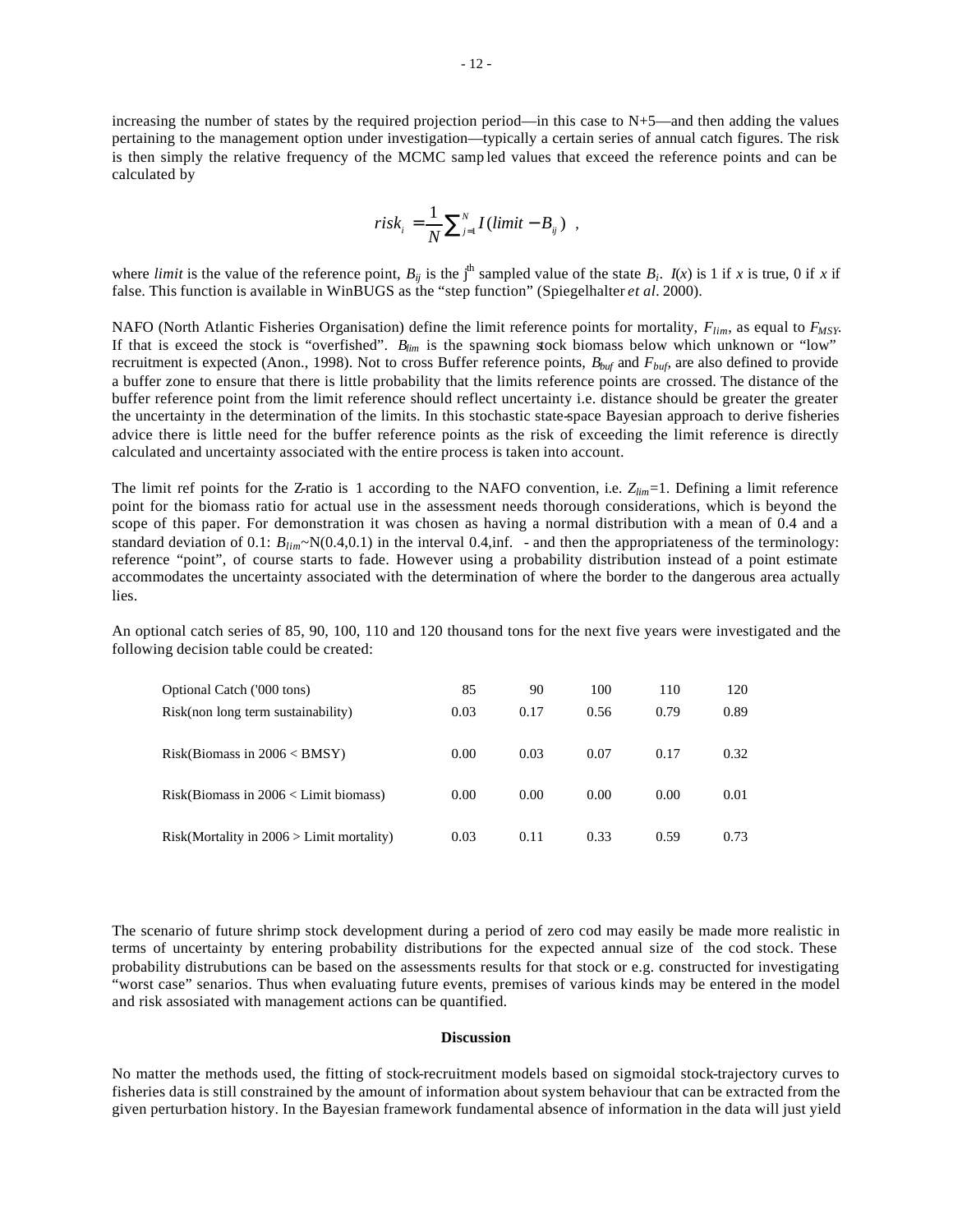posteriors as a copy of the input priors and thus not provide any update of the initial hypotheses. For the data to carry information on all the parameters of the model it requires that the biomass should vary widely both above and below *BMSY*. If the available data series does not span these conditions, problems in fitting stock-production mo dels by *any* method can be expected (see Hilborn and Walters, 1992, p. 311-319 for further discussion of potential fitting problems).

The available time series of indexed stock sizes for the West Greenland shrimp stock does not cover the entire range of the stock/production function (Fig 5). It looks as though the stock size has been fluctuating above *BMSY* for the period 1976-2001. However, in the applied parametrisation both the starting point and the location of the maximum production of the stock-recruitment function is fixed and thus the suggested regression line in the figure is not as speculative as it might look at first sight.

Even though the conditions for estimation of some parameters are not optimal it may still be possible to get good estimates of parameters relevant for the management of the stock. Fortunately MSY is the easiest single parameter to estimate. If the range of biomass includes *BMSY*, good estimates of the MSY can be obtained independently of other parameters. In some cases, this can be done even if the range of biomass merely approaches *BMSY* from one side or the other as seen in this case. Model 2 yields estimates of production of stock sizes close to *BMSY* and of a larger part of the upper range of possible stock sizes. We conclude that the lack of contrast in the stock dynamics in this case is not an impediment for obtaining reasonable estimates of management relevant parameters. However, an adaptive management program designed to further explore the production potential of the stock, i.e. investigating stock response to higher quotas, would enable us to provide firmer statements about the production potential of the stock. The security of adaptive management is, however, dependent on having confidence in the basic model of stock dynamics.

The goodness-of-fit statistics (table 3+6) indicated no difference in the ability of the two models to reproduce the observed biomass indices. But even though only minor differences were seen in the shape of the estimated median stock-recruitment curve the larger variability of the model 1 estimates was apparent (fig.5). The process error was reduced by 1/3 by the inclusion of the predation effect and the relative IQ-range of *MSY* and *K* went down by about 2/3 (Table 4+8). This greatly reduces uncertainties in projections of future developments of stock biomass (fig. 4) at least during the current regime of extreme low cod stock levels where the error contribution from the estimation of predation is small.

The two models also produced different simulations of likely stock biomass trajectories back in time before 1976 when the CPUE-series starts (Figure 4). Having only the time-series of catch available as input data for that period, model 1 predicts a more or less constant stock size around that of the 1970-80's. The late 1960's mark the end of a 50-year period of high cod abundance at West Greenland (ref: ICES cod and climate). Model 2 estimates of the shrimp stock size during that period to be about one third of the current size – and in the mechanics of the model this is a result of cod predation. There are anecdotal information confirming that the shrimp stock was lower at the time (S. E. Horsted, pers. comm.) but no firm holding points to set the actual level.

The posteriors of MSY from the two models covered the same range of values however, the difference in precision by including predation was significant (fig. 2+3). The informative prior used for *MSY* had little influence on the posterior. Only minor changes to its the right tail could be noticed by imposing an alternative non-informative uniform prior from 0 to 500 000 tons and posteriors of other parameters remained practically unchanged.

The parameter K could not be determined with much precision using model 1. The posterior distribution was approxemately uniform between its prior defined upper and lower limits and proved quite sensitive to the formulated prior. As indicated in figure x negative production, indicating that *K* has been exceeded and a density dependent stock reduction is taking place, occour at a wide span of stock sizes. An informative prior for *q* or *K* would geratly improve conditions, however, such prior knowledge were not available. Even trying to specify an upper limit to *K* was a somewhat speculative business. In model 2, *K* is much tighter defined (figure 3). The estimates of catchability are less variable and part of the apparently low or negative production estimated in some years by model 1 (fig. 5) may now be accounted for by predation rather than by an intrincic density dependent regulation alone.

The shape parameter, *m*, was not well determined by either of the models - as could be expected (fig. 2+3). This parameter is closely related to the ratio of MSYL to K, and presents similar estimation problems. To get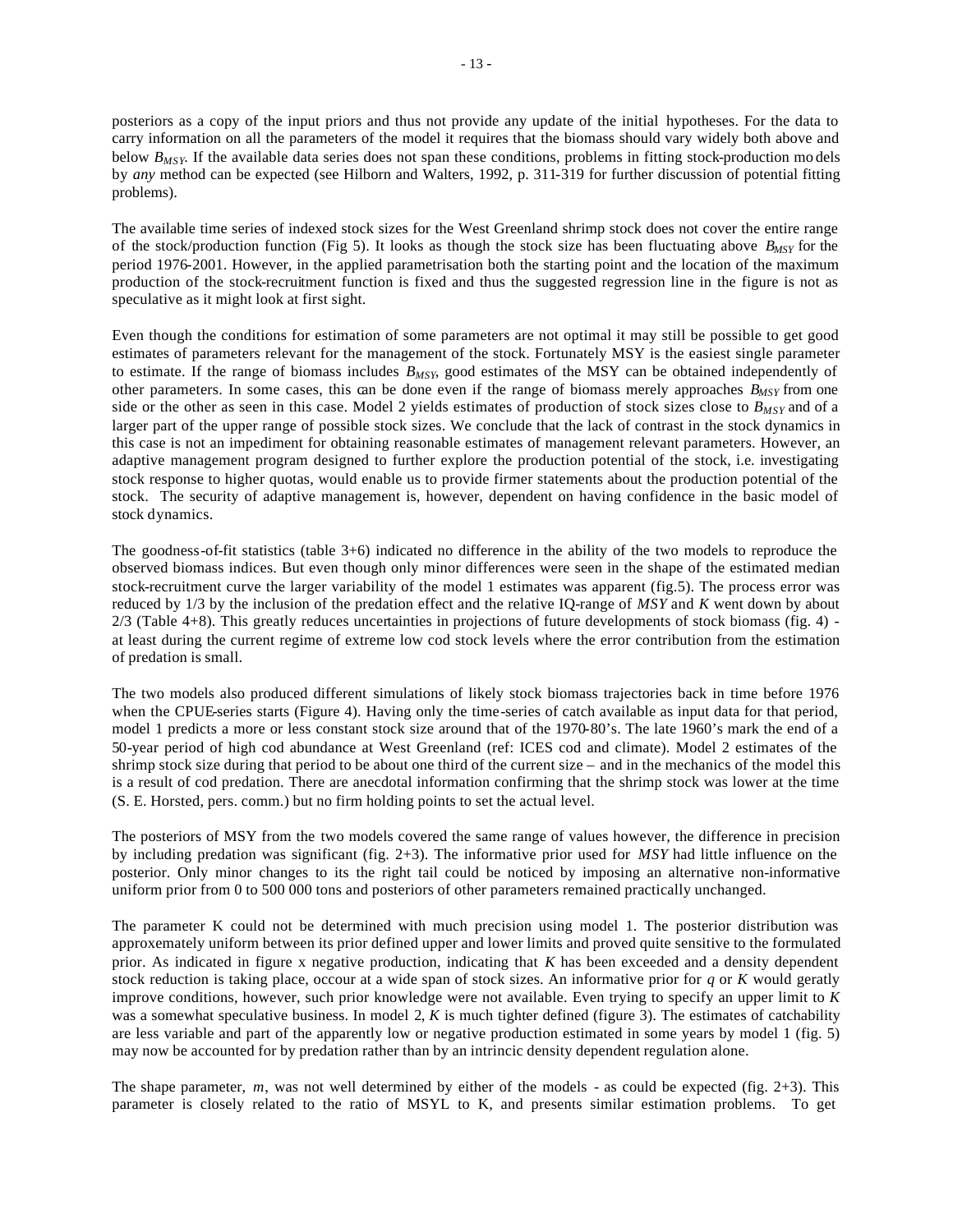information on *m* would require the fishery record to span stock levels from close to carrying capacity to below MSYL, and this apparently has not occurred. For model 1, the indeterminance of *K* precludes estimating *m*. In model 2, where a distict distribution of *K* could be estimated, low values of *m* gained a relative larger likelihood i.e. the stock recruitment curve was slightly squewed to the right suggesting that the density-dependent reduction of production becomes effective at lower stock size (fig.3).

For both models the marginal posterior distributions of the initial biomass *P1*, tended to approximate the input priors whether these were 'uninformative' or not (Fig. xx). In our models the initial biomass state was, contrary to typical practice when fitting production models, placed several years before data on relative abundance was available. Thus a potential strong signal from the data about stock sizes historic to the CPUE-series would be given off as information about trends in the entire series of stock development rather than just defining the first state of the series.

So the question is not as much whether the data is able to provide an update of the prior for P1, but whether the model and the trajectory of biomass states is sensitive to changes in this prior: They were not. E.g. giving  $P_I$  a prior uniform between zero and 2 only made small changes in the estimates of other parameters.

The shapes of priors are more or less subjectively determined by the modeller and are therefore candidates for discussion in the same way as are the reliability of traditional data entries. Overall the model 2 showed low sensibility to changes in prior distributions and in particular for the parameters to be used in the assessment i.e. *MSY*, *B-ratio*, *F-ratio*,,, .

The model estimated the median annual consumption by cod 1956-2000 in the range of 200 tons to about 100000 tons, which is in the same order of magnitude as the catches taken by the fishery (Fig 4). Predation by cod on shrimp in the waters off West Greenland (Sidorenco, 1962; Grunwald, 1998) and elsewhere in the North Atlantic (Lilly et al., 2000 and references therein) has been documented, but little information were available for external validation of the model-estimated quantities consumed. Thus even though there are great incitements for a considerable predation effect from cod the mechanics behind the shrimp -cod correlation is not fully known and could for that reason also partly be attributed to stock responses to the same environmental conditions (Lilly et al 2000).

In the light of the stomach investigation by Grunwald (1998) the estimates of Omax of 3 kg /kg looks reasonable. Grunwald (1998) calculates a daily ration of 0.4-0,9% bodyweight per day 1989-1992. Shrimp made up 12-37% of the diet, which implies that an average kilo of cod ate 0.2-1.2 kg of shrimp per year. The stock size corresponding to these levels of predation rate yielded estimates of P50 with a median of 3.8 saying that concentrations well above estimated carrying capacity is needed for even reaching half the maximum predation rate. In practice this means that we are only dealing with the left half of the sigmodal functional response curve.

The need for including explicit factors of mortality in shrimp assessment models other than fishing mortality as responsible of variation in shrimp survival has been stated several times in various workshop or assessment reports (e.g. ices work group 1992, pandalid shrimp symp 2000 ACFM 2002). However this advice has so far only been implemented in the assessment of shrimp in Icelandic waters. This partly stems from the fact that predation may have a complex mode of operation (e.g. Bax, 1998) and the lack of suitable data.

The attractive fit of the version of the model that includes cod predation appears to be due largely to the coincidence of a short-lived resurgence of a cod stock with a steep decline in shrimp CPUE in the very late 1980s. This is a 'one-point correlation'. While it is universal experience that cod are in very fact serious predators on shrimp and unquestionably affect, even control, shrimp stocks, it would be helpful if the coincidence of high cod stocks with decline in shrimp density in West Greenland could be confirmed by more than one data point. Otherwise, it remains a question whether this was cause and effect, or simple coincidence.

If the cod predation fit is driven by this coincidence, based on a single occurrence, it follows that the precision with which the parameters of the predatory response are estimated may be misleading, derived from a fit to a single point.

For comparison a similar model (Hvingel and Kingsley 2000) was run in the ASPIC (Prager, 1994) estimation framework. ASPIC minimises least squares to find best-fitting point estimates given the data, and error is attributed to observations only. 25% percentiles are calculated by a bootstrap procedure (Prager, 1994). The *MSY* point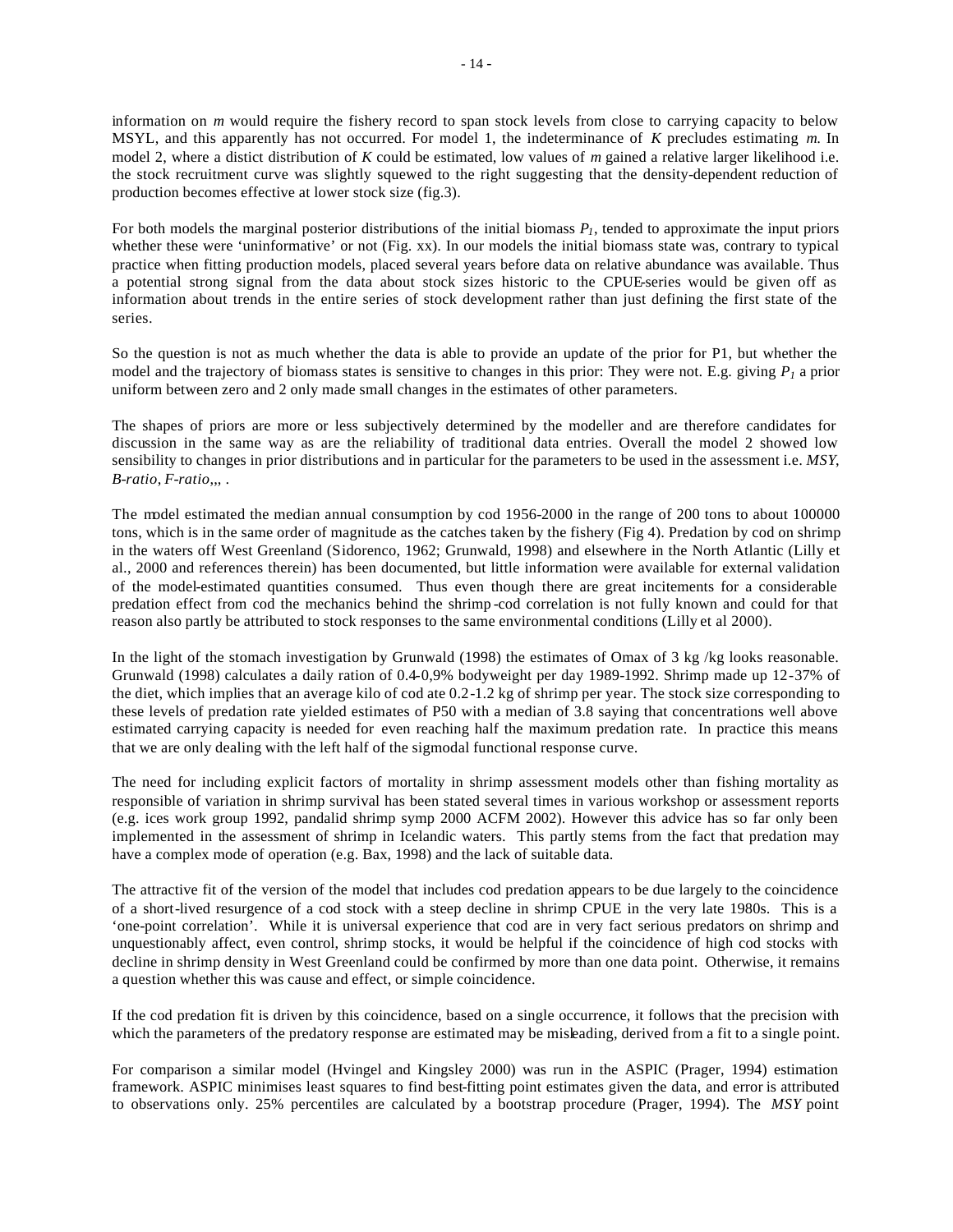estimate from ASPIC is 130000 tons whereas the comparable mode of the Bayesian *MSY* posterior is about 95000 tons. The catchability estimates from ASPIC are also higher. The hypothesis about the "state of nature" arising from this estimation framework is one of a small productive stock while the Bayesian model 1 sees the stock as larger and less productive. In the ASPIC framework the production model was only able to capture the overall trend in the biomass indices (Fig. 4).

It is however difficult to compare parameter estimates from ASPIC with those obtained in the present model, which uses more sophisticated likelihood functions and fitting methods.

"Traditional" assessment models framework is often found to lack flexibility in terms of which data can be allowed to enter the assessment and in terms of the equations of population dynamics and data links, which dictate a fixed general behavioural pattern through time even though it is known that for some individual years it does not comply. An alternative approach is to scrap the population dynamic equations and data link functions and use a multiindicator system as guidance for a harvest strategy. This was recently introduced as the "Traffic light" approach in the management of some Canadian shrimp stocks (Koeller *et al.* 2000). Even though it is not fully explicitly stated, such "synthesis" (Hilborn and Walters, 1992) - type of assessments however still need a model to interpret and integrate the comprehensive list of indicators. Going beyond simple averaging of the indicators, which has its pitfalls (Hilborn and Walters, 1992; Schnute and Hilborn, 1993), the contours of a very complex mo del seems to emerge. Index-based assessment methods that lack an underlying model have problems in identifying duplications and correlations in the set of indicators being synthesised.

Another relevant criticism of the traditional assessment methods is the use of single-species perspectives, and in many cases neglecting interaction with the surrounding physical and biological environment. However, even if this is the right approach in the eyes of god, moving to full-scale ecosystem models for estimating the production potential of a particular element of that system will yield models at least as complex as the implicit "Traffic light" model and have immense demands for data and knowledge. A simple model in a state-space Bayesian framework may have much to offer in respect of satisfying both the Traffic-light and ecosystem people. In this approach we may stay with a relative simple "main effects model" but still have a framework that can accommodate many types of data and also take ecosystem effects into account.

The state-space model allows for flexibility of the population dynamic hypotheses. In fact as each state (stock condition of a year) is treated as an individual parameter, the transitions from one year to the next might—in an extreme case - all follow different hypotheses of population dynamics, and vice versa for the data link functions. In practice this flexibility is more likely to translate into minor corrections of the general set of equations e.g. to account for an observed atypical recruitment variation, temporary change in discarding practise, a year of extreme temperatures etc. All of the collected data that might not find a direct way into the assessment model as traditional "input data" might still contribute to our description of stock development as such modifications.

A significant strength of using Bayesian methods in the data-poor area of fish stock assessments, is their ability to incorporate knowledge outside the data series of catch, abundance etc.. The Bayesian approach offers a conceptually elegant way to incorporate ancillary knowledge in a model as prior distributions of model parameters. If informative priors can be constructed, based on extraneous information for one or more of the parameters that are poorly defined by the main data series acting through the fitted model, it may significantly boost the ability to estimate. All forms of data ranging from the hard quantitative type, as those obtained through extensive surveys or logbook analyses, to pure anecdotal information can be accepted. A lot of such information with relevance to stock dynamics, data precision or link functions are often available for the assessment. This typically includes, information on stock demographics from length frequency or sex distributions, oceanographic or other environmental data, geographical distribution, fishing pattern etc. All though this is not explored to its full content in this paper all such information may in principle easily be integrated (Hvingel and Kingsley, in prep.).

## **References**

Anderson, P. J. In press. Pandalid shrimp as indicators of marine ecological regime shift. Pp. 00-00 in P. Koeller, J. Boutillier and S. Tveite, eds. Pandalid shrimp fisheries–science and management at the millennium. Proc. NAFO/ICES/PICES Pandalid Shrimp Symposium, Halifax N.S. 8–10 Sept. 1999. J. Northw. Atl. Fish. Sci. 00.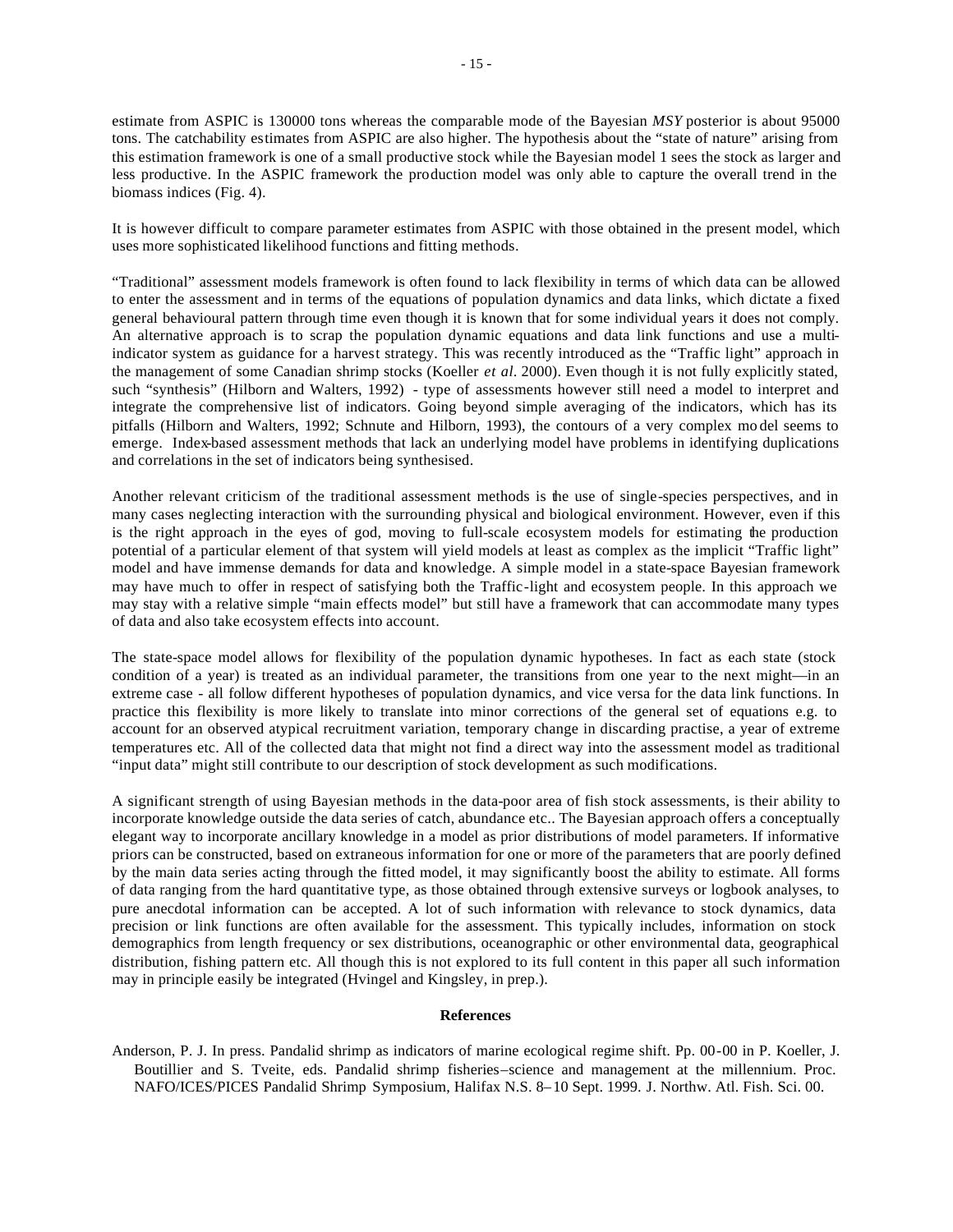Anon. 2001a. Scientific Council Reports. Northwest Atlantic Fisheries organization. Dartmouth Canada 2001.

Anon. 2001b. ACFM report

Anon. 1996. NWWG rep

- Anon., 1998. Report of the scientific council workshop on the precautionary approach to fisheries management. NAFO SCR. Doc. 98/76, serial no. N3069.61pp.
- Apollonio, S., D.K. Stevenson and E.E. Dunton, Jr.. 1986. Effects of temperature on the biology of the northern shrimp, *Pandalus borealis*, in the Gulf of Maine. NOAA Tech. Rep. NMFS 42, 22 pp.
- Beverton, R. J. H. and S. J. Holt. 1957. On the dynamics of exploited fish populations. MAFF London. Series 2. 19(12): 172-178.
- Anon. 2000a. ACFM report 2000. ICES, Copenhagen, Denmark. http://www.ices.dk. Section 3.1.9 and 3.4.6.
- Anon. 2000b. Scientific Council reports 2000. NAFO, Halifax, Canada. http://www.nafo.ca/publications/redbook/2000/index.htm
- Berenboim, B. I., A. V. Dolgov, V. A. Korzhev and N. A. Yaragina. 2000. The impact of cod on the dynamics of Barents Sea shrimp (Pandalus borealis) as determined by multispecies models. *J. Northw. Atl. Fish. Sci. vol. 27: 69-75*
- Brooks, S. and Gelman, A. (1998). General methods for monitoring convergence of iterative simulations. Journal of Computational and Graphical Statistics, 7(4), 434-455.
- Cadrin, S. X. and S. H. Clark. 1999. Application of catch-survey models to the northern shrimp fishery in the Gulf of Maine. North American J. of Fisheries Management 19:551-568.
- Congdon, P. 2001. Introduction to bayesian statistical modelling. Wiley series in probalility and statistics. Pp.531. ISBN 0-471-81311-7.
- Deriso, R. B. 1980. Harvesting strategies and parameter estimation for an age- structured model. *Can. J. Fish. Aquat. Sci. 37:268-282*.
- FAO. 1996. Code of conduct of responsible fisheries. Fisheries and Agricultural Organisation of the United Nations, Rome.
- Fletcher, R. I. 1978. Time-dependent solutions and efficient parameters for stock-production models. *Fish. Bull. 76: 377-388.*
- Fournier, D. A. and I. J. Doonan. 1987. A length-based stock assessment method utilising a generalized delaydifference model. *Can. J. Fish. Aquat. Sci. 44:422-437*.
- Fox, W.W. 1970. An exponential surplus-yield model for optimising exploited fish populations. *Trans. Am. Fish. Soc. 99: 80–88*.
- Gelman, A. and Rubin, D. B. 1992. Inference from iterative simulation using multiple sequences. *Statistical Science, 7, 457-511.*
- Geweke, J. (1992). Evaluating the accuracy of sampling-based approaches to calculating posterior moments. In *Bayesian Statistics 4*, (ed. J. M. Bernardo, J. O. Berger, A. P. Dawid, and A. F. M. Smith). Clarendon Press, Oxford, UK.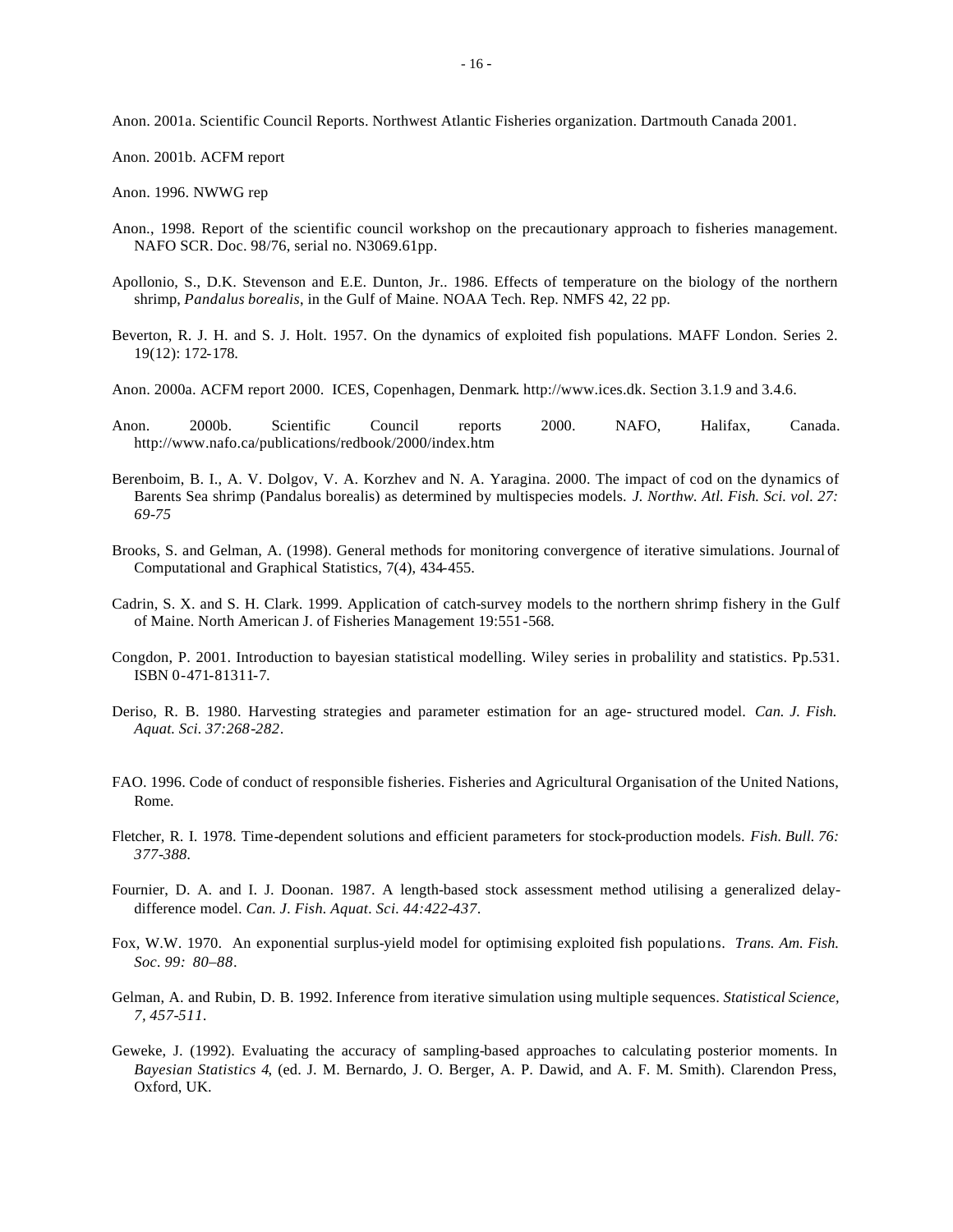- Gilks, W.R., Thomas, A., and Spiegelhalter, D.J. 1994. A language and program for complex Bayesian modelling. Statistician 43: 169–178
- Gompertz, B. On the Nature of the Function Expressive of the Law of Human Mortality, and on a New Mode of Determining the Value of Life Contingencies. Phil. Trans. Roy. Soc. London 123, 513–585, 1825.
- Graham, M. 1935. Modern theory of exploiting a fishery and application to North Sea trawling. J. Cons. int. Expl. Mer. 10:264–274.
- Heidelberger, P. and Welch, P. 1983. Simulation run length control in the presence of an initial transient. Operations Research, 31: 1109–1144.
- Hilborn, R. and C. J. Walters, 1992. Quantitative fisheries stock assessment. Chapman and Hall, New York, 570 pp.
- Holling, C. S. 1959. Some characteristics of simple types of predation and parasitism. *Can. Entomol. 91:385-398.*
- ??Hvingel, C. and O. Folmer. 1998. The Greenlandic Fishery for Northern Shrimp (*Pandalus borealis*) off West Greenland, 1970-1998. *NAFO SCR Doc. 98/111 Serial No. 4020*.
- Hvingel, C. 2001.
- Hvingel, C., H. Lassen, and D. G. Parsons, 2000. A biomass index for northern shrimp (*Pandalus borealis*) in Davis Strait based on multiplicative modelling of commercial catch-per-unit-effort data (1976 - 1997). *J. Northw. Atl. Fish. Sci. vol. 26: 25-36.*
- Hvingel, C. and M.C.S. Kingsley (2000). The uncertainty of an assessment procedure for the West Greenland stock of northern shrimp, *Pandalus borealis* (Krøyer). *J. Northw. Atl. Fish. Sci. 27:183–192*.
- Kanneworff, P and K. Wieland (2001). Stratified-random trawl survey for northern shrimp (*Pandalus borealis*) in NAFO Subareas 0+1 in 2001. *NAFO SCR Doc. 01/175, Serial No.N4520, 23 pp*.
- Kass, R. E. and L. Wasserman. 1996. The selection of prior distributions by formal rules. J. Am. Stat. Ass. Sept. 1996, vol. 91, No. 435, p.1345–1370.
- Koeller, P. A. 2000. The relative importanceof abiotic and biotic factors to the managesment of northern shrimp (Pandalus borealis) fishery on the Scotian shelff. *J. Northw. Atl. Fish. Sci. vol. 27: 21-33.*
- Koeller, P. A., L. Savard, D. G. Parsons and C. Fu. 2000. A precautionary apporach to assessment and management of shrimp stocks in hte northwest Atlantic. *J. Northw. Atl. Fish. Sci. vol. 27: 235-246.*
- Kingsley, MCS. 2000 ???
- Lilly, G. R., D. G. Parsons and D. W. Kulka. 2000. Was the increase in shrimp biomass on the Norteast Newfoundland shelf a consequence of a release in predation pressure from cod? *J. Northw. Atl. Fish. Sci. vol. 27: 45-61.*
- Macdonald, P. D. M. and T.J. Pitcher. 1979. Age-groups from size-frequency data: A versatile and efficient method of analysing distribution mixtures. *J. Fish. Res. Board Can., 36: 987-1011*.
- McAllister, M. K. and G. P. Kirkwood, 1998. Bayesian Stock assessment: a review and example application using the logistic model. *ICES journal of Marine Science, 55: 1031-1060. 1998*.
- Magnússon, K. J. and Ó. K. Pálsson. 1991. Predator-prey interactions of cod and capelin in Icelandic waters. *ICES mar. Sci. Symp., 193: 153-170. 1991.*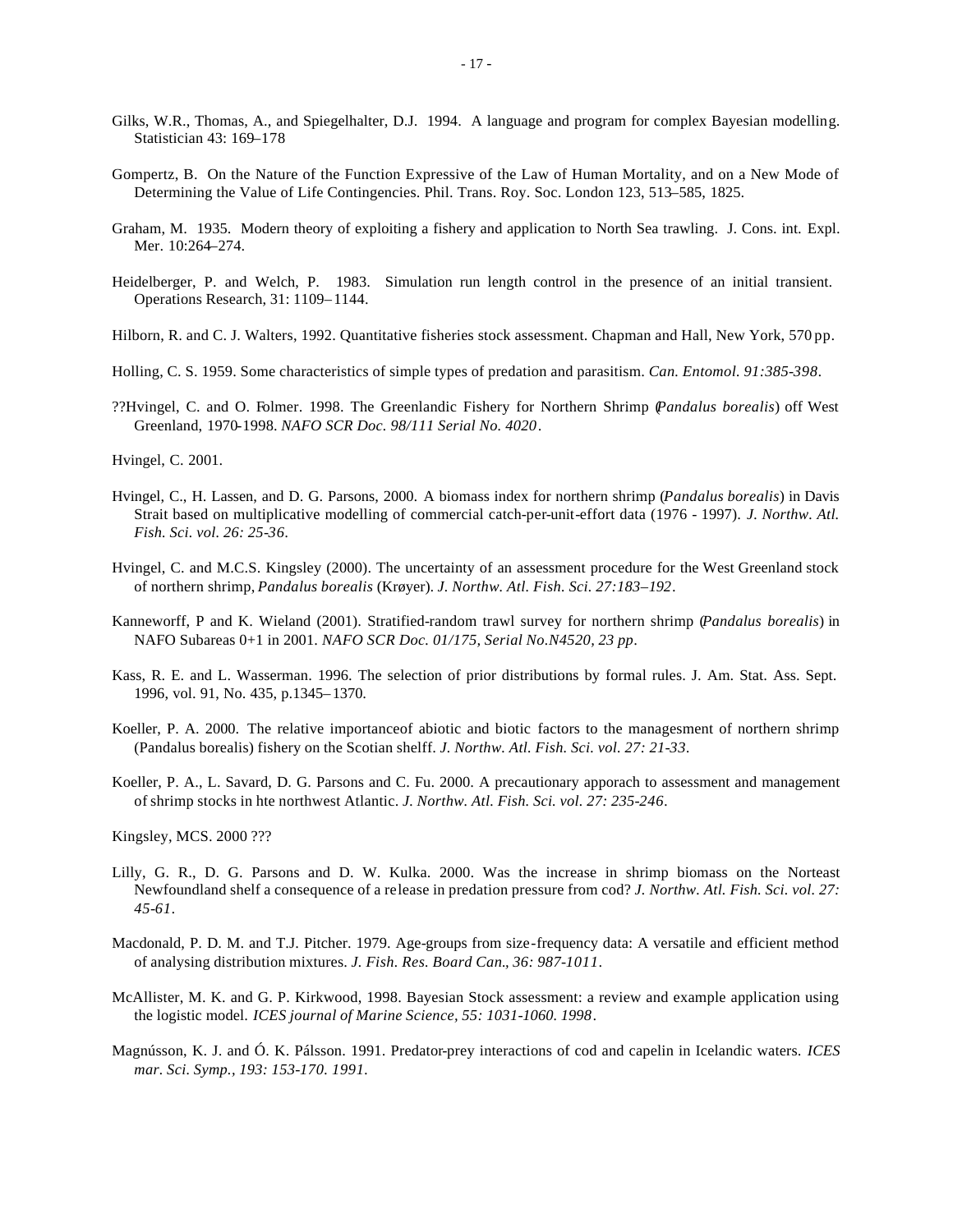- McCrary, J. A., 1971. Sternal spines as a characteristic for differentiating between females of some Pandalidae. *J. Fish. Res. Board Can., 28: 98-100*.
- Meyer, R. and R. B. Millar. 1999. Bayesian stock assessment using a state-space implementation of the delay difference model. *Can. J. Fish. Aquat. Sci. 56:37-52*.
- Pedersen, S. A. and F. Riget. 1993. Feeding habits of redfish (*Sebastes* spp.) and Greenland halibut (*Reinhardtius hippoglossoides*) in West Greenland waters. *ICES J. Mar Sci. Vol. 50, No. 4, Nov. 1, 1993. pp. 445-459*.
- Prager, M. H. 1994. A suite of extensions to a non-equilibrium surplus-production model. *Fish. Bull. (U.S.) 92:374- 389*.
- Prager, M. H. 2000. User's manual for ASPIC: a stock-production model incorporating covariates, program version 3.82. National Marine Fisheries Service. Miami laboratory document MIA-92/93-55. Fifth edition. June, 2000.
- Punt, A. and R. Hilborn. 1997. Fisheries stock assessment and decision analysis: the Bayesian approach. Reviews in Fish Biology and Fisheries 7, 35-63 (1997).
- Raftery, A. L. and Lewis, S. (1992). How many iterations in the Gibbs sampler? In Bayesian Statistics 4, (ed. J. M. Bernardo, J. O. Berger, A. P. Dawid, and A. F. M. Smith), pp. 763-774. Oxford University Press, Oxford.
- Richards, F.J. 1959 A flexible growth function for empirical use. J. Exp. Bot. 10: 290–300.
- Savard, L., I. H. McQuinn and D.G. Parsons. 1991. Investigating the potential of sequential population analysis for northern shrimp (*Pandalus borealis*) in Division 0A. NAFO SCR Doc. 91/71, Serial No. N1955, 12 pp
- Schaefer, M. B. 1954. Some aspects of the dynamics of populations important to the management of the commercial marine fisheries. *Bull. Inter-Am. Trop. Tuna Comm. 1(2): 27–56*.
- Schnute, J. 1987. A general firhery model for size structured fish populations. *Can. J. Fish. Aquat. Sci. 44:924-940*.
- Schnute, J. 1994. A general framework for developing sequential fisheries models. *Can. J. Fish. Aquat. Sci. 51:1676-1688*.
- Shumway, S.E., Perkins, H.C., Shick, D.F., and Stickney, A.P. 1985. Synopsis of biological data on the pink shrimp, Pandalus borealis Krøyer, 1838. *NOAA Technical Report NMFS 30 (FAO Fisheries Synopsis No. 144). 57 p*.
- Spiegelhalter, D.J., A. Thomas, N. Best. 2000. WinBUGS version 1.3 User Manual. MRC Biostatistics Unit, Inst. of Public Health, Cambridge, England.
- Stefánsson, G., U. Skúladóttir and G. Pétursson. 1994. The use of a stock production type model in evaluating the offshore Pandalus borealis stock of north Icelandic waters, including the predation of northern shrimp by cod. *ICES CM 1994/K:25, 13p. Ref. D,G.*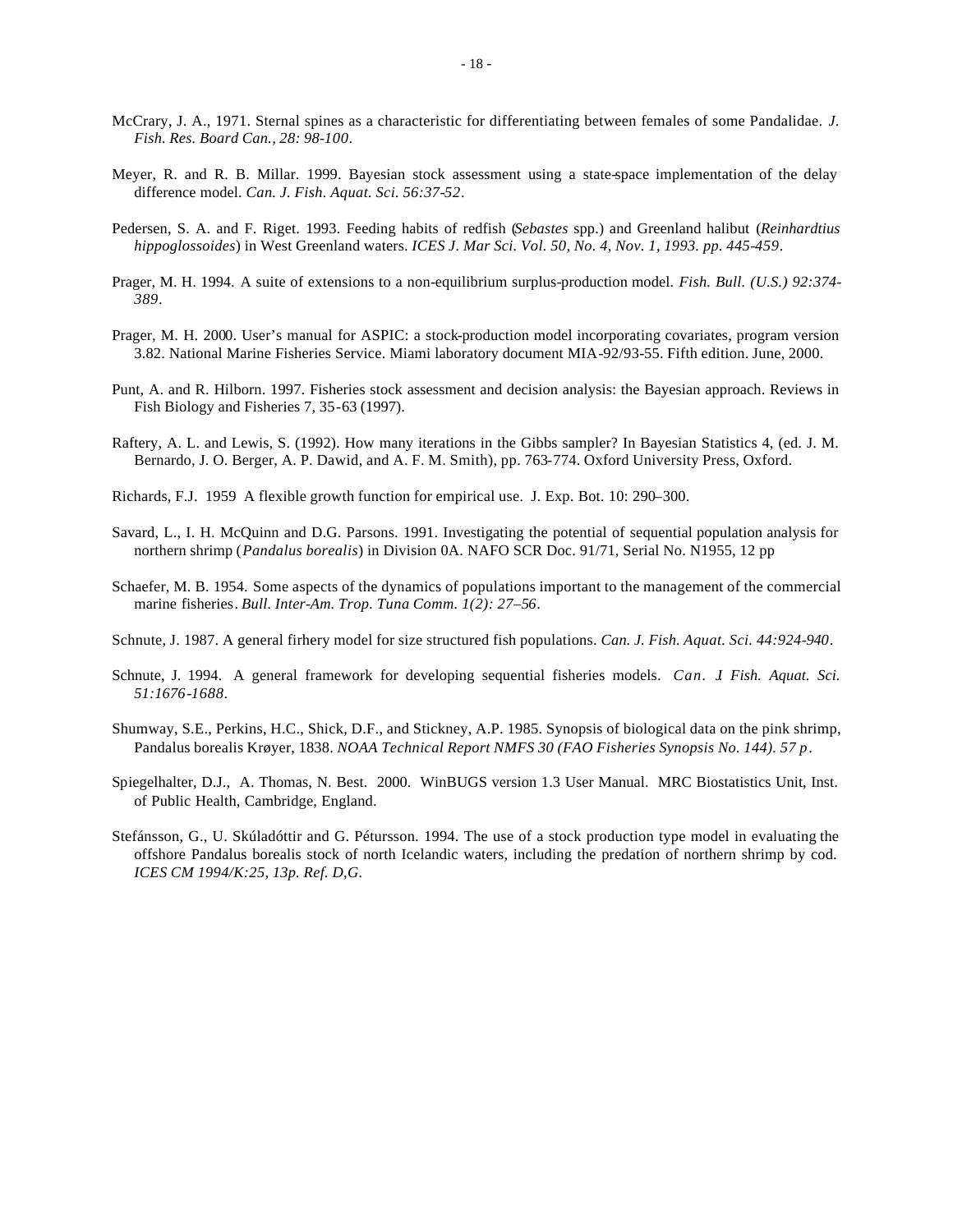|      | Catch                 | <b>CPUE</b> | Survey  | Cod                  |                      |
|------|-----------------------|-------------|---------|----------------------|----------------------|
| Year | $(7000 \text{ tons})$ | (index)     | (index) | $(000 \text{ tons})$ | $(000 \text{ tons})$ |
| 1955 | 5                     |             |         | 1729.3               |                      |
| 1956 | 5                     |             |         | 1662.5               |                      |
| 1957 | 5                     |             |         | 1286.1               |                      |
| 1958 | 5                     |             |         | 1333.1               |                      |
| 1959 | 5                     |             |         | 1294.3               |                      |
| 1960 | 5                     |             |         | 1589.2               |                      |
| 1961 | 5                     |             |         | 1591.9               |                      |
| 1962 | 5                     |             |         | 1459.7               |                      |
| 1963 | 5                     |             |         | 1448.6               |                      |
| 1964 | 5                     |             |         | 1457.0               |                      |
| 1965 | 5                     |             |         | 1348.4               |                      |
| 1966 | 5                     |             |         | 1386.9               |                      |
| 1967 | 5                     |             |         | 1241.8               |                      |
| 1968 | 5                     |             |         | 877.5                |                      |
| 1969 | 5                     |             |         | 535.9                |                      |
| 1970 | 8.6                   |             |         | 392.7                |                      |
| 1971 | 9.4                   |             |         | 334.9                |                      |
| 1972 | 9.7                   |             |         | 227.5                |                      |
| 1973 | 12.6                  |             |         | 136.8                |                      |
| 1974 | 22.0                  |             |         | 85.8                 |                      |
| 1975 | 37.9                  |             |         | 62.9                 |                      |
| 1976 | 50.1                  | 1.232       |         | 133.0                |                      |
| 1977 | 42.1                  | 1.155       |         | 122.4                |                      |
| 1978 | 34.5                  | 0.913       |         | 120.3                |                      |
| 1979 | 35.2                  | 0.826       |         | 135.3                |                      |
| 1980 | 46.0                  | 0.994       |         | 106.9                |                      |
| 1981 | 44.8                  | 0.948       |         | 103.6                |                      |
| 1982 | 44.6                  | 1.212       |         | 135.1                |                      |
| 1983 | 46.8                  | 1.043       |         | 87.5                 |                      |
| 1984 | 43.4                  | 0.983       |         | 52.7                 |                      |
| 1985 | 54.5                  | 1.036       |         | 30.6                 |                      |
| 1986 | 63.1                  | 1.090       |         | 41.4                 |                      |
| 1987 | 63.7                  | 1.364       |         | 231.0                |                      |
| 1988 | 60.3                  | 1.016       | 216.8   | 307.0                |                      |
| 1989 | 65.7                  | 0.816       | 199.6   | 191.6                | 84.8                 |
| 1990 | 69.4                  | 0.779       | 213.9   | 57.5                 | 8.5                  |
| 1991 | 75.9                  | 0.762       | 146.3   | 7.4                  | 1.0                  |
| 1992 | 86.8                  | 0.835       | 202     | 8.4                  | 2.3                  |
| 1993 | 75.6                  | 0.833       | 232.7   | 0.8                  |                      |
| 1994 | 76.6                  | 0.781       | 249.5   | 0.3                  |                      |
| 1995 | 70.7                  | 0.851       | 201.1   | 0.1                  |                      |
| 1996 | 69.2                  | 0.886       | 211.9   | 0.8                  |                      |
| 1997 | 64.5                  | 0.856       | 185.3   | 0.6                  |                      |
| 1998 | 66.1                  | 0.970       | 263.1   | 0.3                  |                      |
| 1999 | 76.5                  | 1.031       | 251.5   | 0.5                  |                      |
| 2000 | 76.5                  | 1.154       | 236.1   | 1.3                  |                      |
| 2001 | 83.5                  | 1.200       | 309.2   | 5.8                  |                      |

**Table 1.** Input data series: catch by the fishery and a standardised index of their catch-per-unit-effort (CPUE), shrimp biomass index from research survey, cod biomass and estimated consumption of shrimp by cod.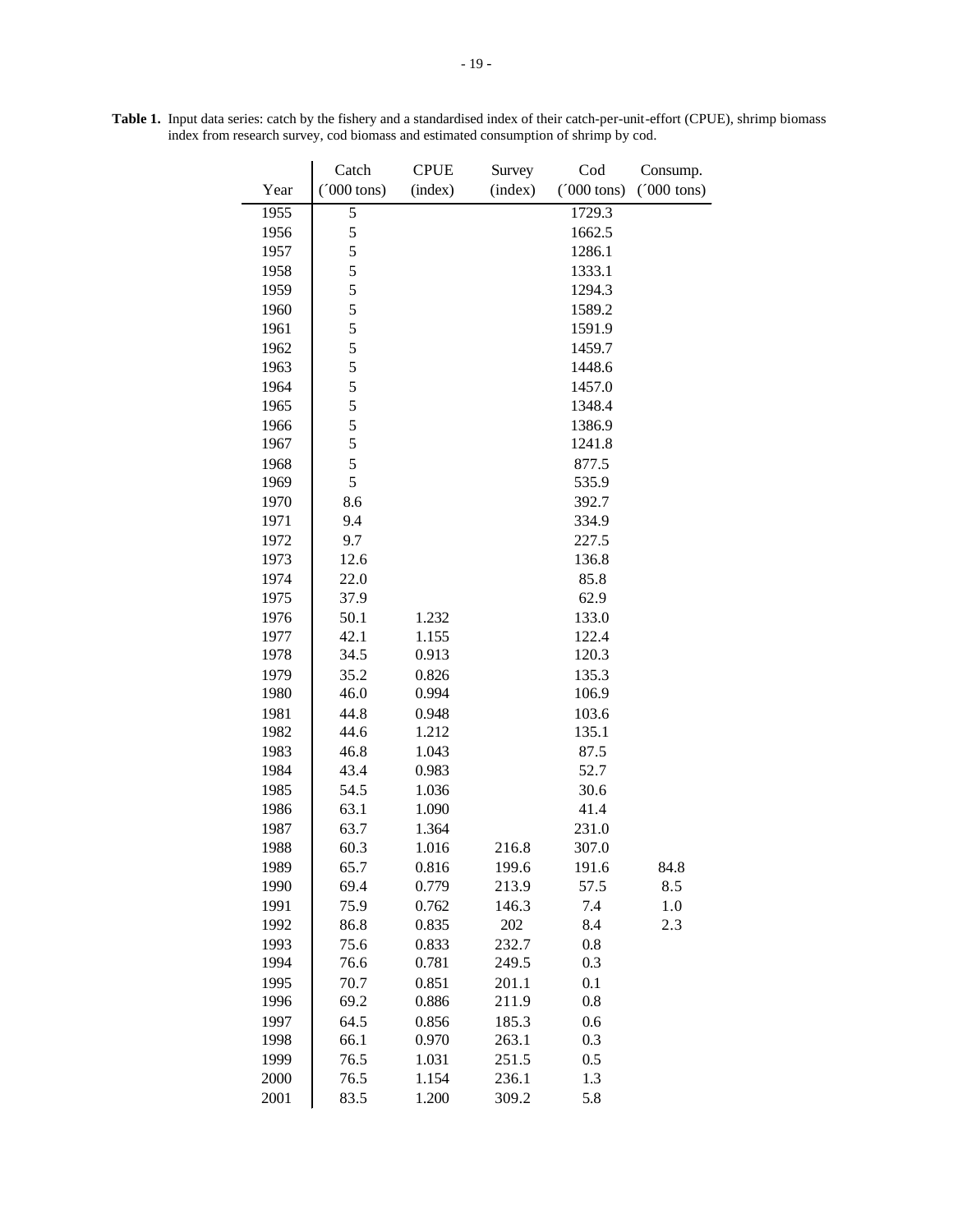**Table 2.** Stochastic surplus production model of the dynamics of the West Greenland shrimp stock incorporating predation by Atlantic cod to be solved using Bayesian inference. " $\sim$ " means "distributed as",  $N(m, s^2)$  is the normal distribution with mean **m** and variance  $s^2$ . Correspondingly, *LN* is the lognormal distribution, *G* is the gamma distribution and *U* is the uniform distribution.

**Observables,** *data* (*t* = (1,..,*T*))

(a) 
$$
CPUE_t = q_c B_{MSY} P_t \exp(\mathbf{w}^2)
$$

(b) 
$$
surv_t = q_s B_{MSY} P_t \exp(\mathbf{k}^2)
$$

(c) 
$$
V_t = cod_t \frac{O_{\text{max}} P_t^2}{P_t^2 + P_{0.5}^2} \exp(t^2)
$$

(d) 
$$
cod_{i} = cod_{i}
$$

$$
(e) \quad C_t = C_t
$$

### **Unobservables,** *q* States  $t = (1...T)$ :

(f) 
$$
P_t \sim LN(\log(0.95), 0.04), t = 1
$$
  
\n(g)  $P = \left( P - \left( \frac{C_{t-1} + V_{t-1}}{P_{t-1}} \right) + \frac{mMSYP_t}{P_{t-1}} \left( 1 - \frac{P_{t-1}^{m-1}}{P_{t-1}} \right) \right) \exp(r)$ 

(g) 
$$
P_t = \left(P_{t-1} - \left(\frac{C_{t-1} + V_{t-1}}{B_{MSY}}\right) + \frac{mMSYP_t}{B_{MSY}(m-1)}\right)\left(1 - \frac{P_{t-1}^{m-1}}{m}\right)\right) \exp(\mathbf{n}^2)
$$
,  $t = (2, ..., N)$ 

**\_\_\_\_\_\_\_\_\_\_\_\_\_\_\_\_\_\_\_\_\_\_\_\_\_\_\_\_\_\_\_\_\_\_\_\_\_\_\_\_\_\_\_\_\_\_\_\_\_\_\_\_\_\_\_\_\_\_\_\_\_\_\_\_\_\_\_\_\_\_\_\_\_\_\_\_\_\_\_\_\_**

Priors for:

-Parameters defining stochastic behavior

(h)  $1/\mathbf{s}_{w}^{2} \sim G(2.5, 0.03)$ (i)  $1/\mathbf{s}_k^2 \sim G(4, 0.1125)$ (j)  $1/\mathbf{s}_t^2 \sim G(0.001, 0.001)$ (k)  $1/\mathbf{s}_n^2 \sim G(5, 0.22)$ 

-Parameters relating biomass indices to real biomass

$$
(1) \log q_s \sim U(\log(4.54e - 05), \log(1.5))
$$

(m)  $\log q_c \sim U(\log(3.06e - 07), \log(1))$ 

-Parameters defining predation rate

(n) 
$$
O_{\text{max}} \sim N(3,0.01)
$$
  
(o)  $P_{0.5} \sim LN(\log(0.59), 2.27)$ 

-Parameters of stock production

- $p_p(m=0.18172 \exp(5.11737 \, P_K^{1.09382} \text{ corresponding to: } P_K \sim U(0.37, 0.63)$
- (q)  $MSY \sim LN(\log(90),1)$
- (r)  $\log K \sim U(\log(100), \log(6000))$

# **Joint prior density,** *p(q)*

(s) 
$$
p(\mathbf{q}) = p(K, MSY, m, q, qs, V_{max}, P_{50}, \mathbf{S}_{w}^{2}, \mathbf{S}_{k}^{2}, \mathbf{S}_{t}^{2}, \mathbf{S}_{n}^{2}) p(P_{l}) \prod_{t=2}^{N} p(P_{t} | P_{t-l}, K, MSY, m, \mathbf{S}_{t}^{2})
$$

**Sampling distribution,** *p(data|q)*

$$
(\text{t})p(data|\mathbf{q}) = \prod_{1}^{N} p(CPUE_{b} \text{ surv}_{t} \text{codt, } Vt/P_{b} \text{ q, qs, } \mathbf{S}_{w}^{2}, \mathbf{S}_{h}^{2}, \mathbf{S}_{n}^{2})
$$

**Joint posterior probability density,** *p(q|data)* (u)  $p(\mathbf{q}/data) \propto p(\mathbf{q})p(data/\mathbf{q})$  (Bayes Theorem) \_\_\_\_\_\_\_\_\_\_\_\_\_\_\_\_\_\_\_\_\_\_\_\_\_\_\_\_\_\_\_\_\_\_\_\_\_\_\_\_\_\_\_\_\_\_\_\_\_\_\_\_\_\_\_\_\_\_\_\_\_\_\_\_\_\_\_\_\_\_\_\_\_\_\_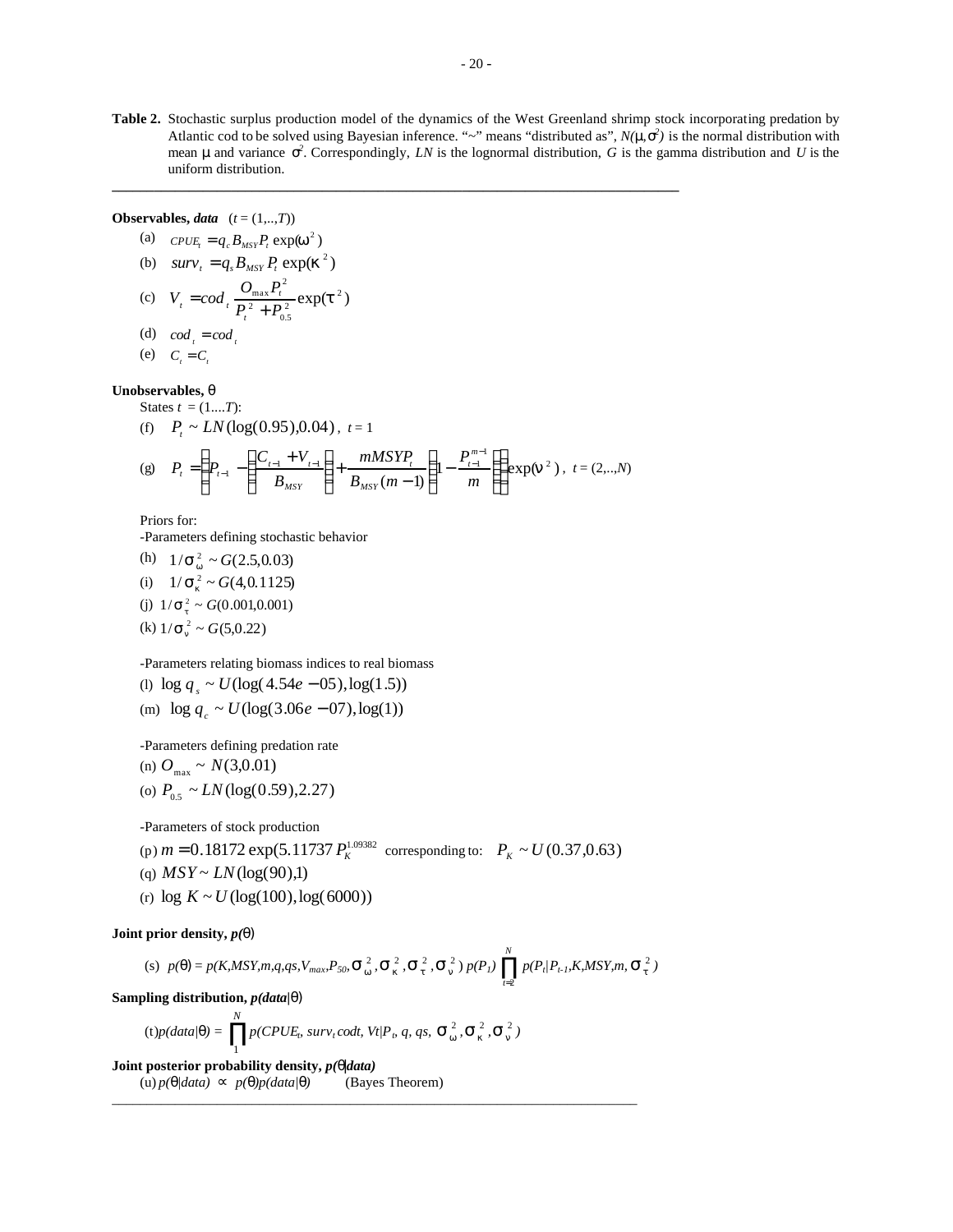**Table 3.** Residuals (% of observed value), probability of getting a more extreme observation, conditional predictive ordinate (CPO), deviance and the negative cross-validatory log-likelihood (NCL) for estimates of model 1 (se methods section for further explanation).

|            |              | <b>CPUE-series</b> |            | Survey-series |           |            |  |
|------------|--------------|--------------------|------------|---------------|-----------|------------|--|
| Year       | $resid.$ (%) | p.extreme          | <b>CPO</b> | $resid.$ (%)  | p.extreme | <b>CPO</b> |  |
| 1976       | $-4.7$       | 0.34               | 1.5        |               |           |            |  |
| 1977       | $-4.5$       | 0.33               | 2.0        |               |           |            |  |
| 1978       | 4.8          | 0.34               | 2.5        |               |           |            |  |
| 1979       | 8.9          | 0.21               | 1.3        |               |           |            |  |
| 1980       | $-1.9$       | 0.43               | 2.8        |               |           |            |  |
| 1981       | 5.0          | 0.32               | 2.2        |               |           |            |  |
| 1982       | $-8.5$       | 0.20               | 0.8        |               |           |            |  |
| 1983       | 0.7          | 0.47               | 3.0        |               |           |            |  |
| 1984       | 3.7          | 0.36               | 2.7        |               |           |            |  |
| 1985       | 1.2          | 0.46               | 3.0        |               |           |            |  |
| 1986       | 0.5          | 0.47               | 2.8        |               |           |            |  |
| 1987       | $-13.2$      | 0.11               | 0.1        |               |           |            |  |
| 1988       | $-1.7$       | 0.43               | 3.0        | 11.9          | 0.25      | 0.7        |  |
| 1989       | 5.0          | 0.33               | 3.1        | 4.2           | 0.40      | 1.1        |  |
| 1990       | 4.0          | 0.36               | 3.7        | $-8.0$        | 0.31      | 0.9        |  |
| 1991       | 0.7          | 0.47               | 4.2        | 27.4          | 0.07      | 0.3        |  |
| 1992       | $-1.3$       | 0.45               | 4.0        | $-0.9$        | 0.48      | 1.2        |  |
| 1993       | 1.9          | 0.43               | 3.8        | $-11.4$       | 0.23      | 0.7        |  |
| 1994       | 7.9          | 0.23               | 2.0        | $-17.9$       | 0.12      | 0.3        |  |
| 1995       | 0.2          | 0.50               | 4.0        | 3.0           | 0.42      | 1.1        |  |
| 1996       | $-1.2$       | 0.45               | 3.8        | 0.4           | 0.48      | 1.1        |  |
| 1997       | 2.3          | 0.42               | 3.7        | 14.8          | 0.20      | 0.8        |  |
| 1998       | 0.5          | 0.47               | 3.5        | $-10.0$       | 0.26      | 0.7        |  |
| 1999       | 0.1          | 0.50               | 3.3        | $-0.4$        | 0.50      | 0.9        |  |
| 2000       | $-5.0$       | 0.31               | 2.0        | 12.4          | 0.24      | 0.7        |  |
| 2001       | $-4.2$       | 0.36               | 1.0        | $-9.7$        | 0.27      | 0.5        |  |
| Dev. mean  | $-44.2$      |                    |            | 185.5         |           |            |  |
| <b>NCL</b> | $-21.5$      |                    |            | 68.9          |           |            |  |

Table 4. Significant correlations (p<0.01) among parameters of model 1.

|                  |                             | $K$ MSY $P[1]$ $P[48]$ Pmsy q                                                                                                       |  | qs                                         | W       | n       |
|------------------|-----------------------------|-------------------------------------------------------------------------------------------------------------------------------------|--|--------------------------------------------|---------|---------|
| $MSY$ 0.09       |                             |                                                                                                                                     |  |                                            |         |         |
| $P[1]$ n.s.      | n.s.                        |                                                                                                                                     |  |                                            |         |         |
|                  | $P[48]$ -0.21 0.39 0.08     |                                                                                                                                     |  |                                            |         |         |
|                  | Pmsy   n.s. -0.09 n.s. 0.06 |                                                                                                                                     |  |                                            |         |         |
|                  |                             | $\begin{array}{c cccccc}\nq & -0.61 & -0.26 & n.s. & -0.09 & -0.05 \\ q & -0.61 & -0.26 & n.s. & -0.09 & -0.05 & 1.00\n\end{array}$ |  |                                            |         |         |
|                  |                             |                                                                                                                                     |  |                                            |         |         |
|                  |                             | $w = 0.04$ n.s. n.s. n.s. n.s. n.s.                                                                                                 |  | $-0.04$                                    |         |         |
|                  |                             | $\boldsymbol{n}$ n.s. n.s. n.s. n.s. n.s.                                                                                           |  | $0.08$ 0.09                                | $-0.26$ |         |
| $\boldsymbol{k}$ |                             |                                                                                                                                     |  | n.s. n.s. n.s. $-0.05$ n.s. n.s. n.s. n.s. |         | $-0.06$ |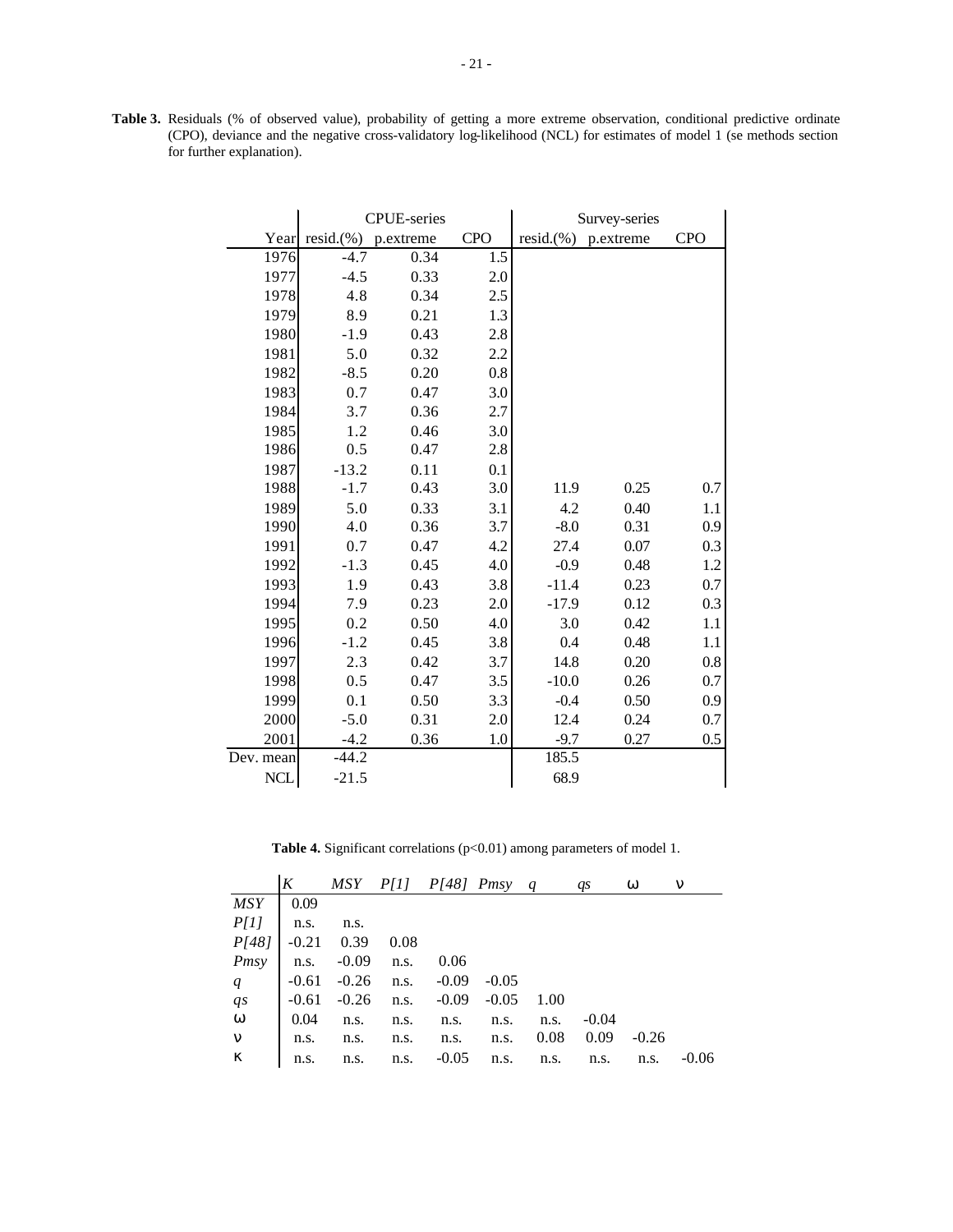| Parameter        | Mean    | sd      | 25%       | Median    | 75%     |
|------------------|---------|---------|-----------|-----------|---------|
| K                | 4456    | 3596    | 1723      | 3212      | 6121    |
| <i>MSY</i>       | 146.8   | 93.3    | 82.7      | 121.2     | 187.0   |
| P[1]             | 0.803   | 0.162   | 0.688     | 0.787     | 0.900   |
| P[48]            | 1.796   | 0.537   | 1.477     | 1.785     | 2.116   |
| Bmsy/K           | 0.501   | 0.075   | 0.436     | 0.501     | 0.566   |
| q                | 5.6E-04 | 5.2E-04 | $2.3E-04$ | $4.0E-04$ | 7.0E-04 |
| qs               | 0.137   | 0.127   | 0.056     | 0.098     | 0.171   |
| W                | 0.086   | 0.017   | 0.074     | 0.084     | 0.097   |
| n                | 0.104   | 0.025   | 0.087     | 0.103     | 0.120   |
| $\boldsymbol{k}$ | 0.152   | 0.026   | 0.133     | 0.149     | 0.167   |

**Table 5.** Mean, standard deviation and 25, 50, and 75 percentiles of MCMC samples from the posterior distribution for selected parameters in model 1.

**Table 6.** Residuals (% of observed value), probability of getting a more extreme observation, conditional predictive ordinate (CPO), deviance and the negative cross-validatory log-likelihood (NCL) for estimates of model 2 (se methods section for further explanation).

|            |              | <b>CPUE-series</b> |            | Survey-series |           |            |  |
|------------|--------------|--------------------|------------|---------------|-----------|------------|--|
| Year       | $resid.$ (%) | p.extreme          | <b>CPO</b> | $resid.$ (%)  | p.extreme | <b>CPO</b> |  |
| 1976       | $-7.1$       | 0.25               | 1.0        |               |           |            |  |
| 1977       | $-7.6$       | 0.23               | 1.5        |               |           |            |  |
| 1978       | 6.1          | 0.28               | 2.6        |               |           |            |  |
| 1979       | 13.1         | 0.12               | 0.6        |               |           |            |  |
| 1980       | $-0.7$       | 0.47               | 3.3        |               |           |            |  |
| 1981       | 5.9          | 0.28               | 2.4        |               |           |            |  |
| 1982       | $-10.2$      | 0.15               | 0.8        |               |           |            |  |
| 1983       | $-0.6$       | 0.48               | 3.4        |               |           |            |  |
| 1984       | 3.9          | 0.34               | 3.1        |               |           |            |  |
| 1985       | 3.4          | 0.37               | 3.0        |               |           |            |  |
| 1986       | 3.8          | 0.35               | 2.7        |               |           |            |  |
| 1987       | $-11.0$      | 0.14               | 0.4        |               |           |            |  |
| 1988       | $-2.3$       | 0.41               | 3.3        | 11.8          | 0.25      | 0.7        |  |
| 1989       | 2.9          | 0.37               | 3.8        | 2.9           | 0.43      | 1.2        |  |
| 1990       | $-1.1$       | 0.46               | 4.7        | $-11.9$       | 0.21      | 0.7        |  |
| 1991       | $-0.6$       | 0.46               | 4.6        | 26.3          | 0.08      | 0.4        |  |
| 1992       | $-1.5$       | 0.44               | 4.5        | $-0.6$        | 0.48      | 1.2        |  |
| 1993       | $-0.2$       | 0.50               | 4.4        | $-12.7$       | 0.21      | 0.6        |  |
| 1994       | 7.6          | 0.23               | 2.3        | $-17.7$       | 0.12      | 0.4        |  |
| 1995       | 0.2          | 0.49               | 4.4        | 3.6           | 0.41      | 1.1        |  |
| 1996       | $-0.7$       | 0.46               | 4.1        | 1.5           | 0.46      | 1.1        |  |
| 1997       | 4.5          | 0.34               | 3.6        | 17.8          | 0.16      | 0.6        |  |
| 1998       | 1.2          | 0.46               | 3.8        | $-8.9$        | 0.29      | 0.7        |  |
| 1999       | 1.2          | 0.45               | 3.6        | 1.4           | 0.47      | 0.9        |  |
| 2000       | $-4.9$       | 0.31               | 2.4        | 13.2          | 0.22      | 0.7        |  |
| 2001       | $-5.3$       | 0.32               | 1.3        | $-10.2$       | 0.27      | 0.5        |  |
| Jev. mean  | $-55.2$      |                    |            | 186.4         |           |            |  |
| <b>NCL</b> | $-23.5$      |                    |            | 69.0          |           |            |  |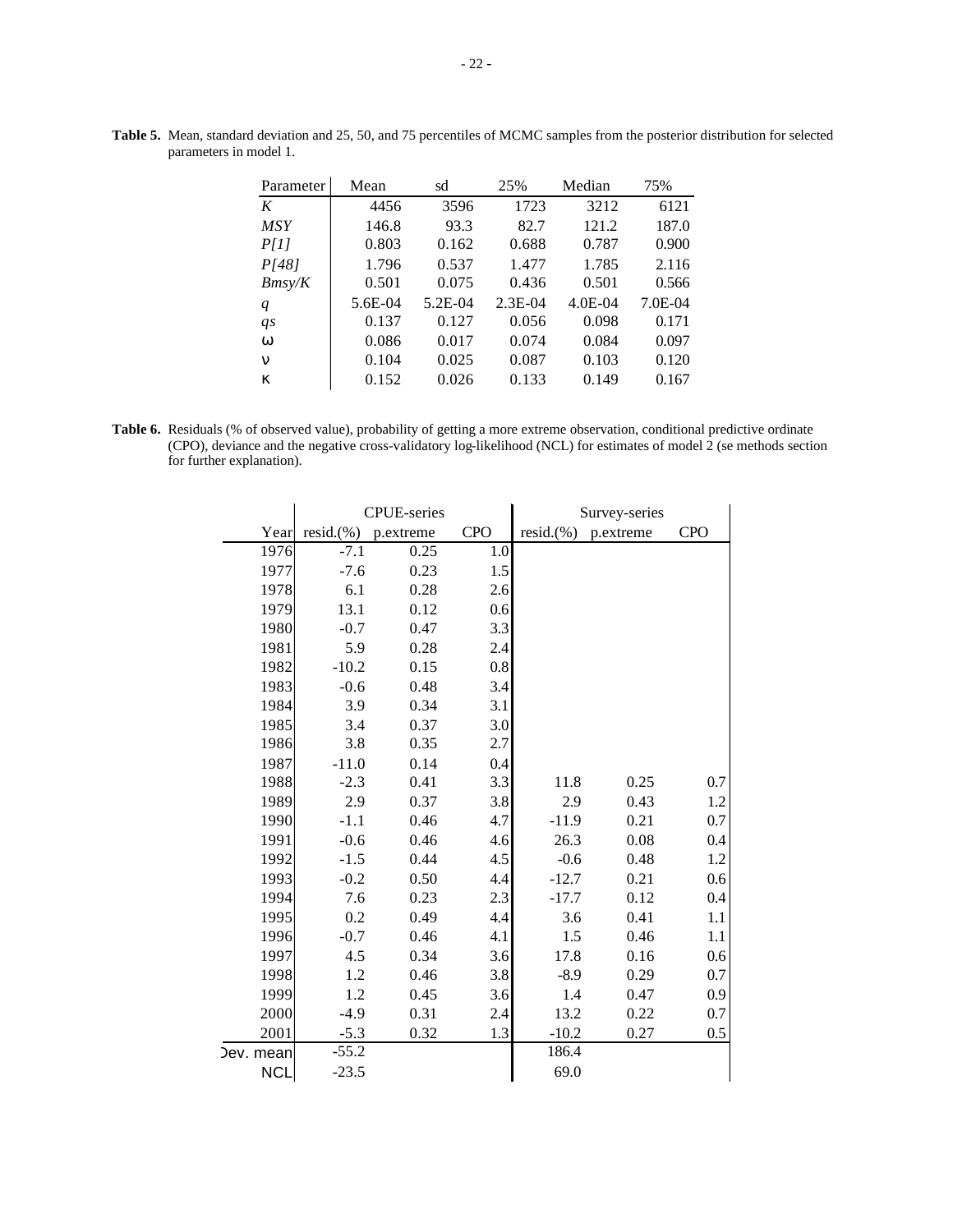|                  | $\boldsymbol{K}$ | <b>MSY</b> | Omax P1 |         | P48     | <i>P50</i> | Pmsy    | q       | qs      | W       | n       | $\boldsymbol{k}$ |
|------------------|------------------|------------|---------|---------|---------|------------|---------|---------|---------|---------|---------|------------------|
| <b>MSY</b>       | 0.65             |            |         |         |         |            |         |         |         |         |         |                  |
| <i>Omax</i>      | ns               | ns         |         |         |         |            |         |         |         |         |         |                  |
| PI               | 0.10             | 0.12       | ns      |         |         |            |         |         |         |         |         |                  |
| P48              | 0.20             | 0.50       | ns      | 0.20    |         |            |         |         |         |         |         |                  |
| <i>P50</i>       | 0.09             | 0.40       | 0.07    | 0.26    | 0.29    |            |         |         |         |         |         |                  |
| Pmsy             | ns               | 0.13       | ns      | ns      | 0.31    | $-0.16$    |         |         |         |         |         |                  |
| q                | $-0.69$          | $-0.62$    | ns      | $-0.25$ | $-0.44$ | ns         | $-0.14$ |         |         |         |         |                  |
| $q_{s}$          | $-0.68$          | $-0.62$    | ns      | $-0.25$ | $-0.44$ | ns         | $-0.14$ | 0.99    |         |         |         |                  |
| W                | 0.03             | ns         | ns      | ns      | $-0.05$ | 0.03       | ns      | $-0.05$ | $-0.06$ |         |         |                  |
| $\mathbf n$      | 0.29             | 0.36       | ns      | 0.07    | 0.29    | 0.16       | 0.14    | $-0.32$ | $-0.32$ | $-0.25$ |         |                  |
| $\boldsymbol{k}$ | $-0.03$          | $-0.04$    | ns      | ns      | $-0.04$ | ns         | $-0.02$ | 0.03    | 0.03    | 0.03    | $-0.08$ |                  |
| t                | ns               | $-0.02$    | ns      | ns      | ns      | ns         | ns      | 0.05    | 0.05    | ns      | $-0.09$ | ns.              |

Table 7. Significant correlations (p<0.01) among parameters in model 2.

**Table 8.** Mean, standard deviation and 25, 50, and 75 percentiles of MCMC samples from the posterior distribution for selected parameters of model 2.

| Parameter | Mean     | sd       | 25%      | Median  | 75%      |
|-----------|----------|----------|----------|---------|----------|
| ĸ         | 811.3    | 548.8    | 524.5    | 660.9   | 884.2    |
| MSY       | 109      | 42.4     | 88.07    | 95.75   | 111.3    |
| Omax      | 2.998    | 0.1005   | 2.93     | 2.998   | 3.066    |
| P[1]      | 0.9218   | 0.1776   | 0.7951   | 0.9034  | 1.032    |
| $P[N+1]$  | 1.527    | 0.27     | 1.343    | 1.487   | 1.671    |
| P50       | 4.737    | 1.268    | 3.894    | 4.494   | 5.31     |
| Bmsv/K    | 2.233    | 0.2951   | 2.002    | 2.265   | 2.489    |
| q         | 0.002402 | 0.000974 | 0.001756 | 0.00242 | 0.003041 |
| qs        | 0.5907   | 0.2439   | 0.4276   | 0.5911  | 0.7499   |
| W         | 0.08823  | 0.01653  | 0.07631  | 0.08669 | 0.0983   |
| a         | 0.06582  | 0.02624  | 0.04579  | 0.06335 | 0.0827   |
| k         | 0.1553   | 0.02639  | 0.1367   | 0.1518  | 0.1699   |
| t         | 0.2243   | 0.05458  | 0.1858   | 0.2141  | 0.2527   |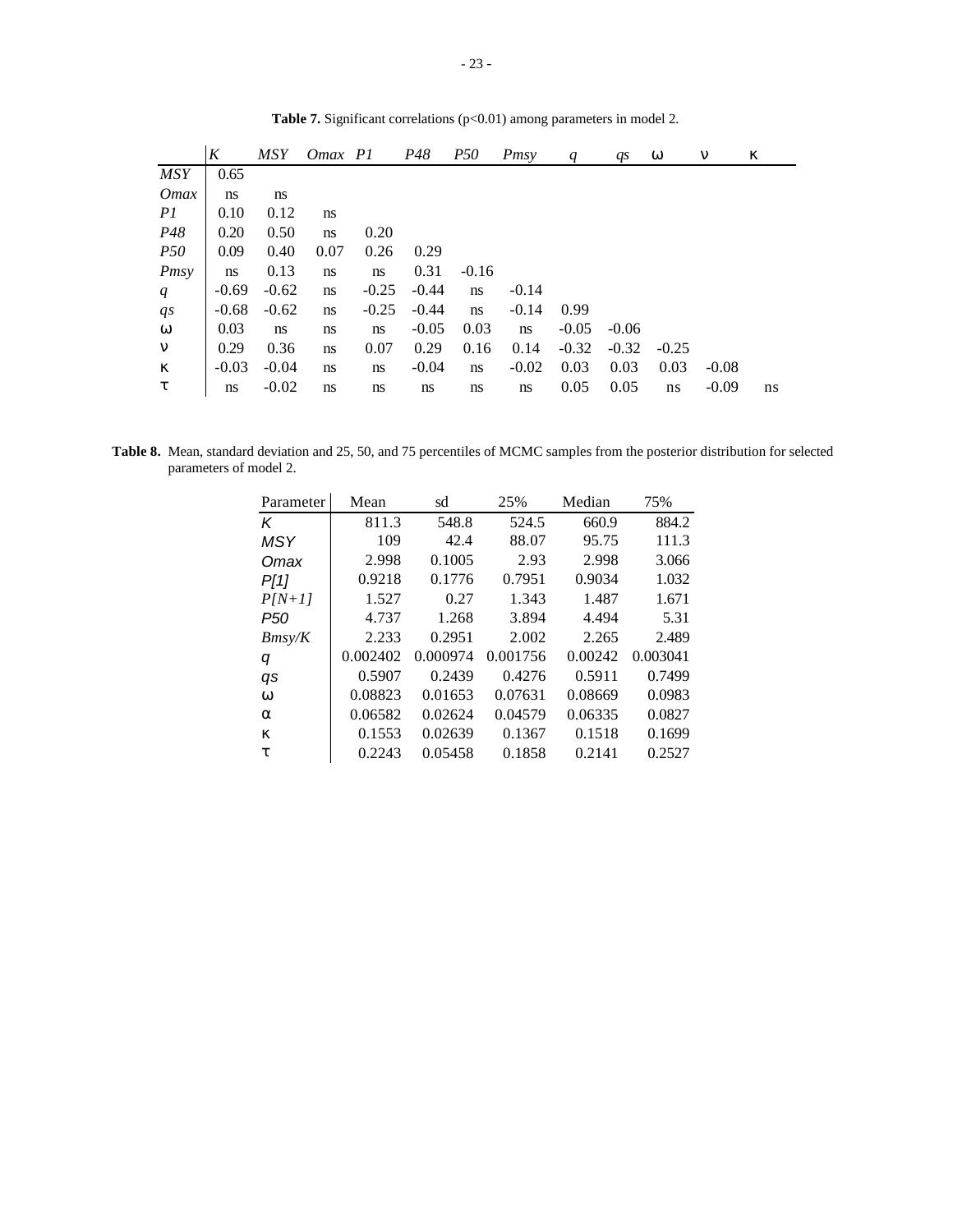

Figure 1. State space model, schematic presentation with two observational series (se text for further explanation).



**Figure 2.** Prior (broken lines) and posterior (solid lines) probability density distributions of the parameters of model 1.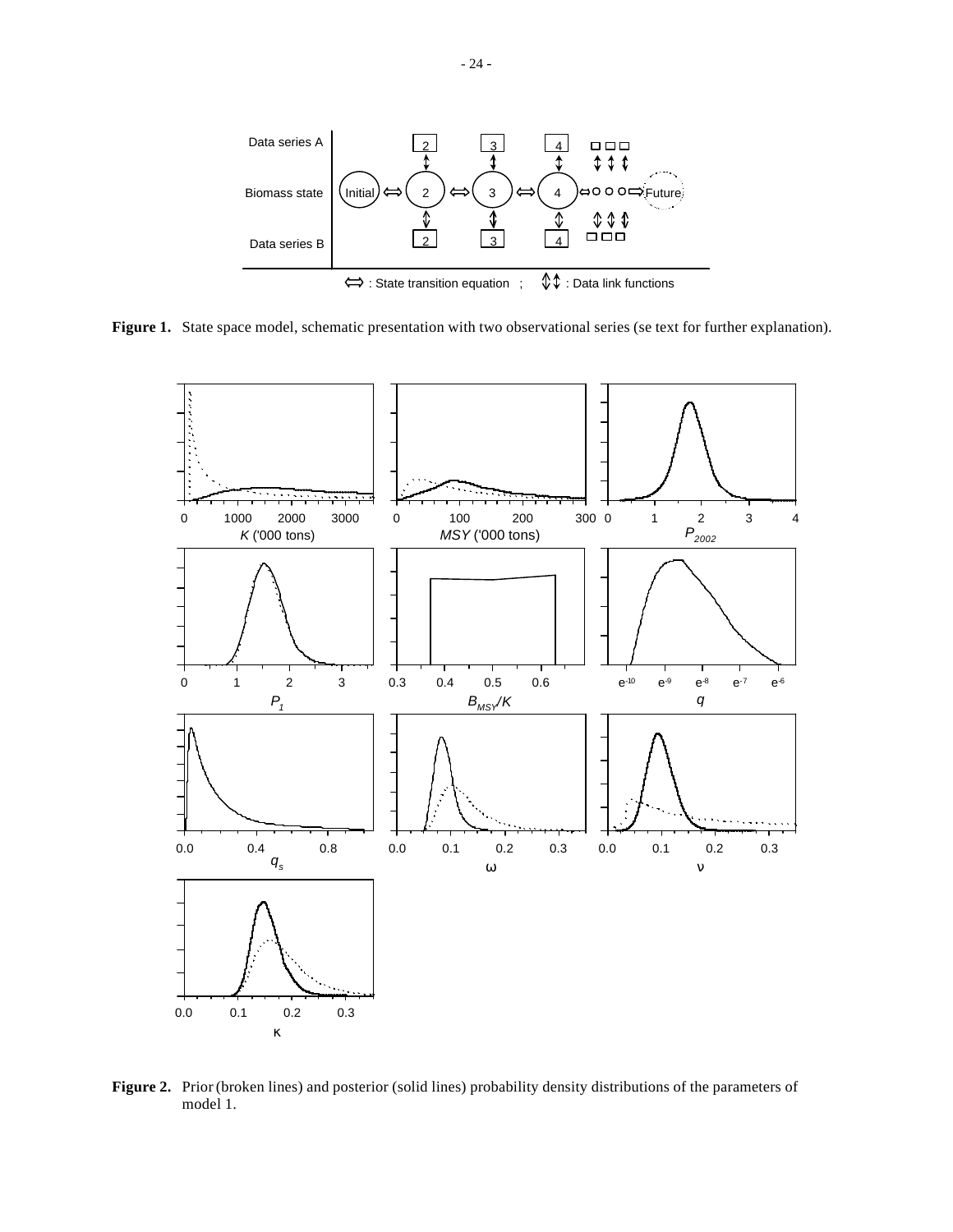

**Figure 3.** Prior (broken lines) and posterior (solid lines) probability density distributions of the parameters of model 2.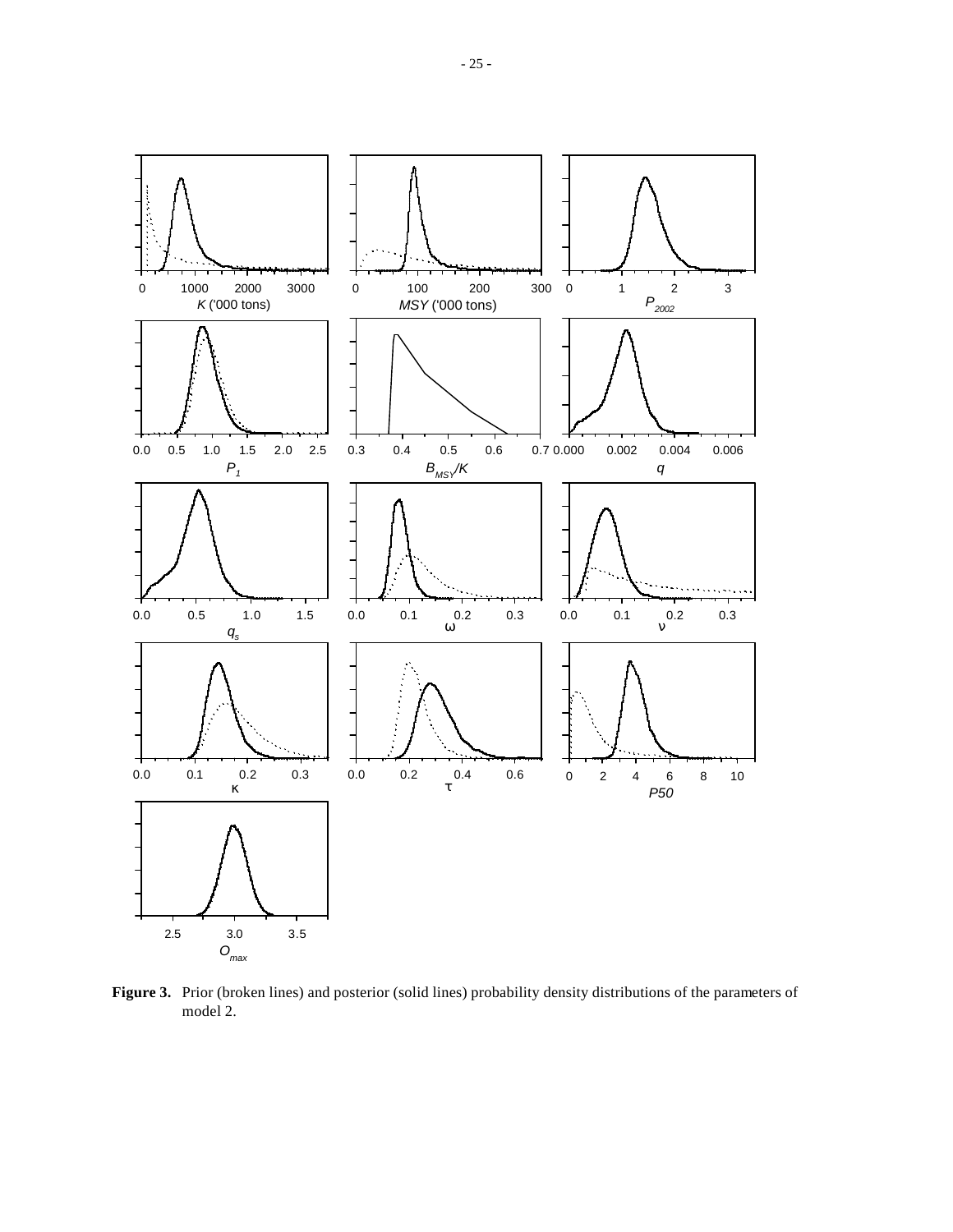

**Figure 4.** Observed values of biomass indices and consumption and corresponding estimates by model 1 and 2. (25% percentiles of the posteriors) and ASPIC, (least squares estimates). Estimates of relative stock development in the future and historic to the data series are shown in the scale of the CPUE indices.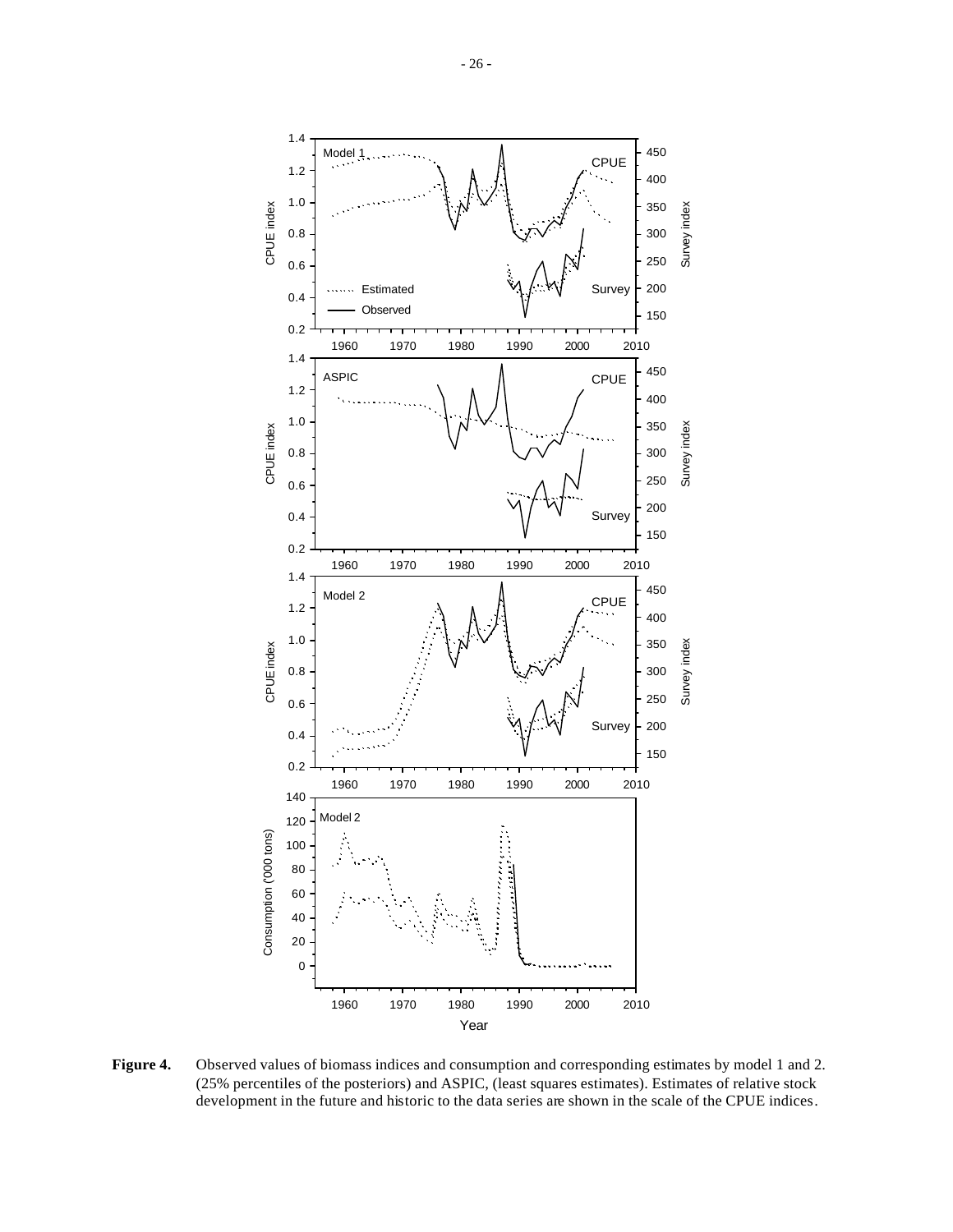

Figure 5. Production *vs.* stock size as predicted from the indices [more explanation here or in text] and a stockrecruitment curve based on the median of the posteriors of the parameters MSY and m.